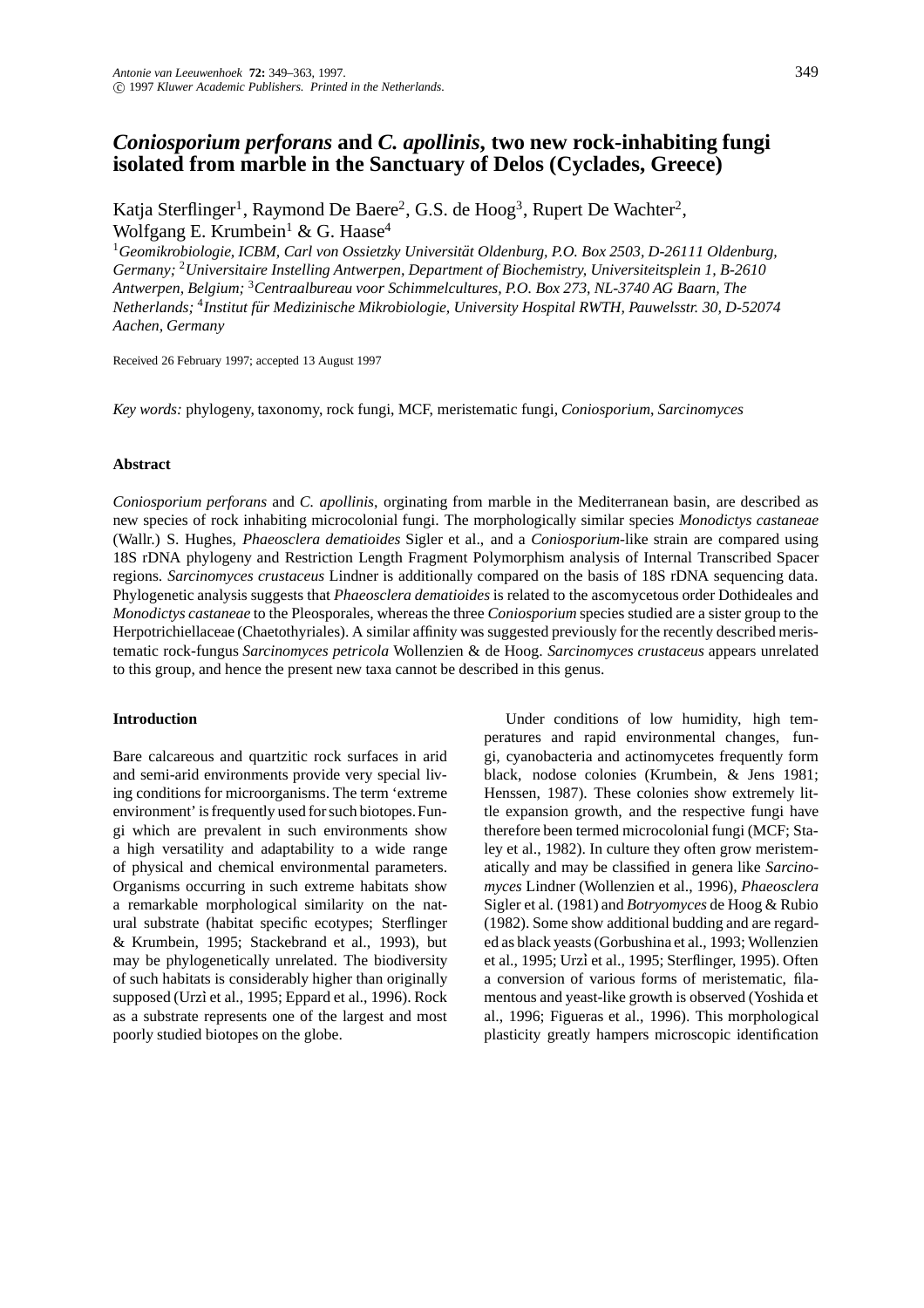(Minter, 1987; de Hoog & McGinnis, 1987). Currently several molecular methods are applied, such as mtDNA RFLP (de Cock, 1994), rDNA RFLP (Uijthof & de Hoog, 1995) and partial or complete 18S rDNA sequencing (Berbee & Taylor, 1992; Spatafora et al., 1995; Haase et al., 1995). With these techniques the MCF can be classified more reliably.

Several MCF have been isolated from marble monuments of the Greek museum island Delos. One of these (CBS 885.95) was reported to cover nearly all the monuments on Delos with a black, clumping growth and was recognized to be the main agent of biopitting of Mediterranean marbles (Sterflinger & Krumbein, 1997). This strain, as well as the less frequently isolated strain CBS 352.97, is judged to represent two hitherto undescribed species (Sterflinger & Gorbushina, 1996). In the present paper we clarify their taxonomic and phylogenetic position on the basis of 18S rDNA sequencing and ITS Restriction Fragment Length Polymorphism (RFLP) data.

#### **Material and methods**

#### *Isolation and morphological characterization*

Strains DE7a (CBS 885.95) and DE 11 (CBS 352.97) were isolated and purified by methods described before (Wollenzien et al., 1995; Sterflinger & Krumbein, 1995). Strains of *Monodictys castaneae* (Wallr.) S. Hughes (CBS 100.07) from wood, *Phaeosclera dematioides* Sigler et al. (CBS 157.81) from wood and *Coniosporium* sp. (CBS 665.80) from rock were included for comparison.

For morphological studies the fungi were grown in Petri dishes and as slide cultures on 2% malt extract agar (MEA), on potato dextrose agar (PDA) and on Czapek agar (CzA) and incubated at 18.5 C and 27 C. Mounts were made in lactophenol.

#### *Scanning electron microscopy*

For SEM analysis fragments of mycelia were fixed in 4% glutaraldehyde (2 hours), dehydrated in an ethyl alcohol series: 15% (30 min), 30% (30 min), 50% (30 min), 70% (over night), 80% (60 min), 90% (60 min) and 100% (60 min, two times) ethanol and dried to the critical point.

# *DNA extraction*

Fungi were grown in liquid 2% malt medium, filtered and washed with buffer (20 mM Tris-HCl, 150 mM NaCl, pH 7.5). Mycelia were stored at  $-20^{\circ}$ C until DNA-extraction. Frozen cultures were ground in a mortar in liquid  $N_2$ . One volume (v/w) of lysis buffer (50 mM Tris-HCl, 50 mM EDTA, 3% sodium dodecyl sulphate and 1%  $\beta$ -mercaptoethanol, pH 7.5) was added, and shaken in a water bath (62.5 C, 1 hour). Subsequently one volume of chloroform/phenol (1:1,  $v/v$ ) was added, followed by centrifugation (2 x, 10,000 rpm, 15 min). DNA was precipitated with 0.02 vol. 3 M sodium-acetate-buffer and 0.54 vol. isopropanol. After centrifugation (10,000 rpm, 15 min) the supernatant was decanted, the pellet was washed with 70% ethanol, speed-vacuum dried and dissolved in TEbuffer (10 mM Tris-HCl, 10 mM EDTA, pH 8). Pancreatic RNases were added (50 mg  $ml^{-1}$ ) and the solution was incubated at room temperature for one hour. Precipitation of DNA with sodium-acetate-buffer and isopropanol was repeated, DNA was washed and dissolved in TE-buffer. DNA concentration was determined by measuring the  $OD_{260}$  as well as on 1% agarose gels with TAE-buffer (40 mM Tris-acetate, 1 mM EDTA, pH 8.0) and visualised with ethidiumbromide stain  $(0.5 \text{ mg} \text{ ml}^{-1})$ .

#### *PCR reactions*

PCR was performed in 100  $\mu$ l volumes containing 10 mM Tris-HCl, 50 mM KCl, 1.5 mM MgCl<sub>2</sub>, 0.1% gelatin, 100 pmol of each primer, 200 pmol of each deoxynucleotide triphosphate, 2.5 U Taq DNA polymerase and 200 ng of template DNA. The mixture was amplified by 30 PCR-cycles as follows: denaturation at 94 C for 60 sec., annealing at 49 C for 60 sec., extension at 72 C for 1 min 30 sec. First denaturation step was 94°C for 3 min, last extension was 72°C for 10 min. The PCR product was purified using QIAquick columns (Qiagen, Hilden, Germany).

Two different PCR reactions using the same forward-primer but different backward-primers were done. The forward primer was located at the beginning of the 18S rDNA, one backward primer at the end of the 18S rDNA molecule and the other in a conserved region of the 28S rDNA.

| Forward: | 5' > 3' CTGGTTGAT(C/T)CTGCCAGT                        |
|----------|-------------------------------------------------------|
|          | Backward: $(18S)$ $5' > 3'C(A/G)GTAGGTGAACCTGC(C/T)G$ |
|          | $(28S)$ $5' > 3'$ ATATGCTTAA(A/G)TTCAGCGGGT           |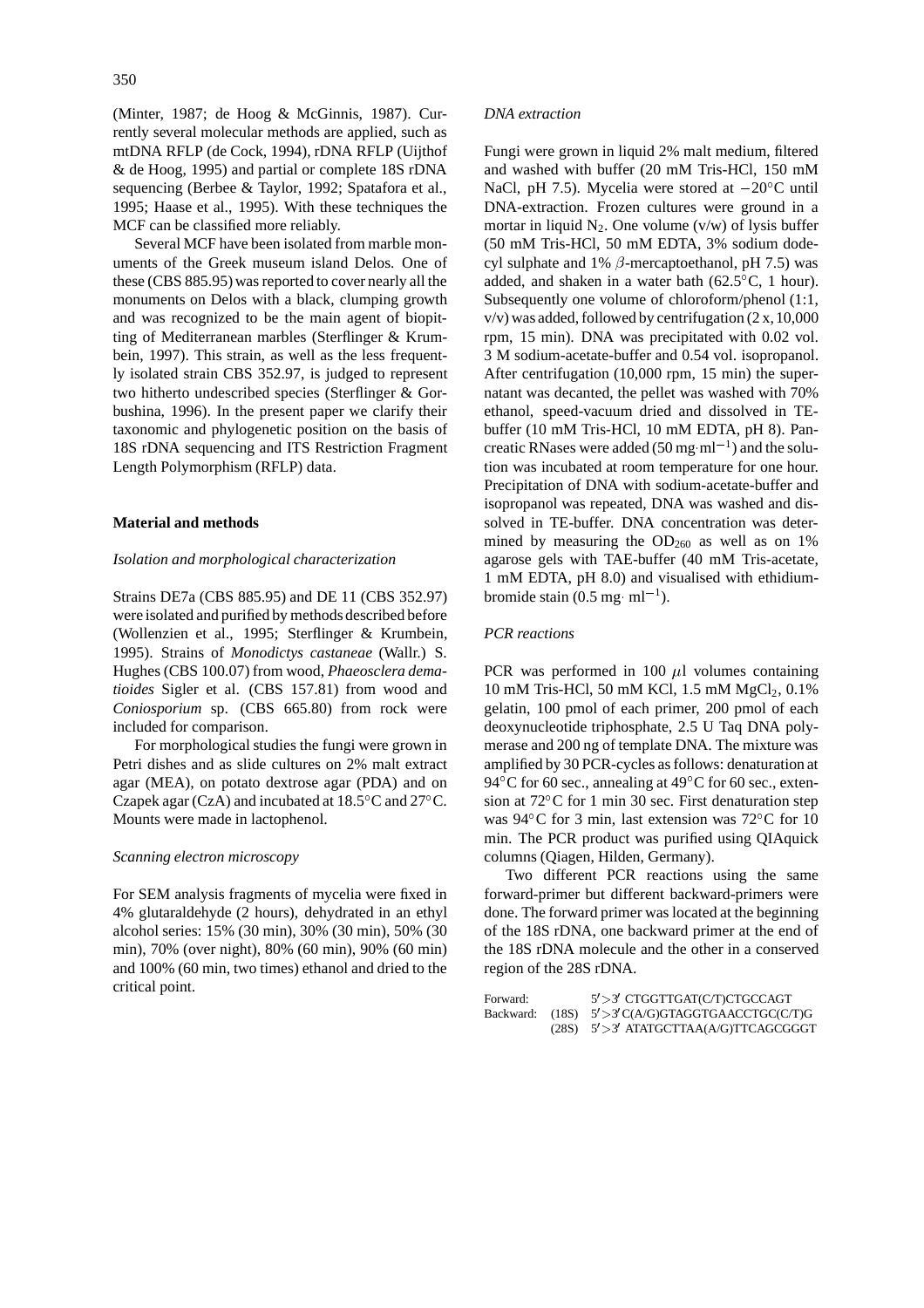| Sequence <sup>1</sup>        | Strand <sup>2</sup> | Corresponding position<br>in the 18S rDNA of<br>Coniosporium sp. |
|------------------------------|---------------------|------------------------------------------------------------------|
| CTGGTTGATYCTGCCAGT           | R                   | $4 - 22$                                                         |
| <b>GAAACTGCGAATGGCTCATT</b>  | R                   | $86 - 106$                                                       |
| AATGAGCCATTCGCAGTTTC         | $\mathsf{C}$        | $106 - 86$                                                       |
| AGGGYTCGAYYCCGGAGA           | R                   | 373-391                                                          |
| <b>TCTCCGGRRTCGARCCCT</b>    | $\mathcal{C}$       | 391-393                                                          |
| <b>TCTCAGGCTCCYTCTCCGG</b>   | $\mathcal{C}$       | $400 - 384$                                                      |
| <b>ATTACCGCGGCTGCTGGC</b>    | $\mathsf{C}$        | 584-568                                                          |
| CGCGGTA ATTCCAGCTCCA         | R                   | 577–595                                                          |
| <b>TTGGYRAATGCTTTCGC</b>     | $\mathsf{C}$        | 960-944                                                          |
| <b>TTRATCAAGAACGAAAGT</b>    | R                   | 972-990                                                          |
| <b>CCGTCA ATTYYTTTRAGTTT</b> | C                   | 1159-1139                                                        |
| AATTTGACTCAACACGGG           | R                   | 1192-1209                                                        |
| <b>ATAACAGGTCTGTGATGCCC</b>  | R                   | 1430-1449                                                        |
| TTTGYACACACCGCCCGTCG         | R                   | 1637-1656                                                        |
| GACGGGCGGTGTGTRC             | $\mathsf{C}$        | 1640-1655                                                        |
| CYGCAGGTTCACCTACRG           | $\subset$           | 1801-1783                                                        |
|                              |                     |                                                                  |

*Table 1*. List of 16 oligonucleotides complementary to conserved regions in the eukaryotic 18S rDNA used to determine the sequence of both strands of the 18S rDNA of the fungi presented in this paper

1'R' indicates sequence positions where both purines (A and G) can be present; 'Y' indicates sequence positions with pyrimidines (C and T).

<sup>2</sup> Primers with a sequence corresponding to that of the RNA-like strand are indicated by 'R', those whose sequence is complementary to it by 'C'.

# *Cloning of the PCR product*

The PCR products of strains CBS 885.95 and CBS 352.97 were cloned in the EcoRI site of an *E. coli* PCR vector using the Invitrogen TA Cloning Kit according to the instructions of the manufacturer.

#### *Sequencing reaction*

Sequencing reactions were performed by the dideoxynucleotide method using the 'Thermo sequenase fluorescent labelled primer cycle sequencing kit' (Amersham) according to the instruction of the manufacturer. For strains CBS 885.95 and CBS 352.97 sequencing was performed on the PCR plasmide derived from a single clone, for the 3 reference strains the PCR-product was sequenced directly. Sequence assays were analysed on an automated DNA Sequencer ALFexpress (Pharmacia Biotech). Sequence assembly was done using the Seqman program (DNASTAR Inc.). The 18S rDNA primers used are listed in Table 1.

# *Sequence alignment and phylogenetic tree construction*

The sequences published in this paper were aligned taking into account the secondary structure of the molecule, as described by De Rijk & De Wachter (1993). The phylogenetic tree was constructed with the TREECON software package (Van de Peer & De Wachter, 1994) using the neighbour-joining method (Saitou & Nei, 1987), based on a dissimilarity matrix corrected for multiple mutations at any given site in the molecule (Jukes & Cantor, 1969). The basidiomycete *Agaricus bisporus* was chosen as an outgroup organism. Confidence values for individual branches were determined by bootstrap analysis in which 100 bootstrap trees were generated (Felsenstein, 1985). The sequences have been deposited in the Antwerp databank on small ribosomal subunit RNA and are available through anonymous ftp on the server rrna.uia.ac.be or by World Wide Web at URL http://rrna.uia.ac.be/rrna/ssuform.html (Van de Peer et al., 1996). They have also been deposited at EMBL under the following numbers: *Coniosporium apollinis* Y11713, *C. perforans* Y 11714, *Coniosporium* species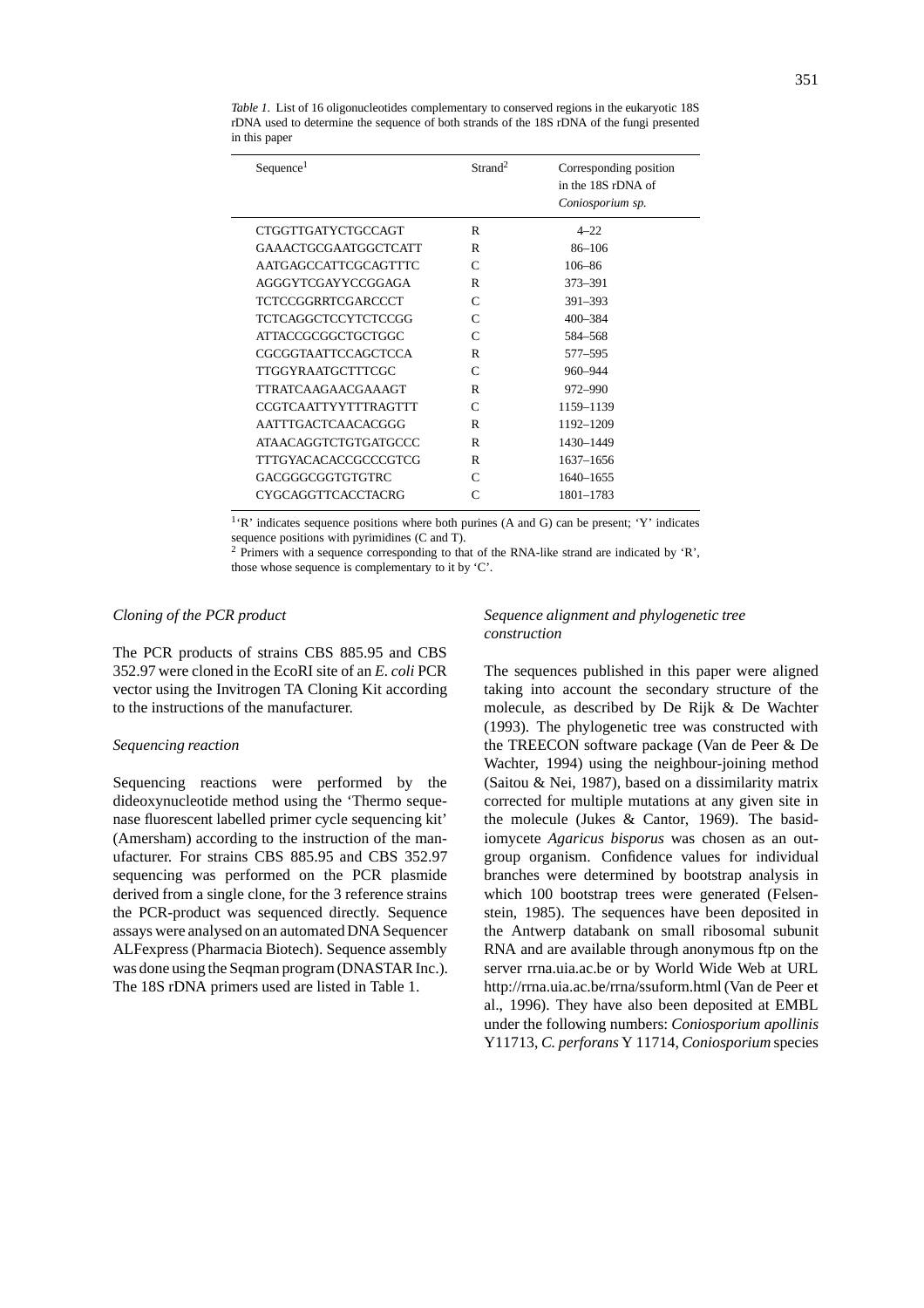Y11712, *Monodictys castaneae* Y11715, *Phaeosclera dematioides* Y11716.

#### *Restriction analysis*

Primers NS1, NS24, ITS1 and ITS4 (White et al., 1990) were employed. Forty amplification cycles were performed: 94 C, 1 min; 48 C, 2 min; 74 C, 3 min (with initial and terminal delay of 1 min) in a Biomed thermocycler (type 60). The amplicons were digested with restriction enzymes (1 U) for at least 2 h. The following enzymes were used: MspI, HaeIII, RsaI and DdeI. Digests were subjected to electrophoresis on 1.4% agarose gels (TAE buffer) containing ethidium bromide. Resulting banding patterns were transformed to estimated molecular weights using the ImageMaster (Pharmacia Biotech) software package.

# **Results**

#### *Sequence alignment*

The sequences of the rRNA of CBS 885.95, CBS 352.97, *Coniosporium* sp., *Monodictys castaneae* and *Phaeosclera dematioides* are shown in the form of an alignment in Figure 1. The  $3'$  and  $5'$  termini of the 18S rDNA molecule of the fungi presented here were located on the basis of similarity with those of other 18S rRNA genes of fungi. In the alignment the sequence of the ascomycete *Neurospora crassa* (Sphaeriales) was chosen as the leading sequence, followed by the black yeast *Exophiala dermatitidis* (Chaetothyriales, Herpotrichiellaceae). The size of the 18S rDNA molecule was 1.8 kb for the strains CBS 885.95 (EMBL No. Y11714), CBS 352.97 (EMBL No.11713), *Coniosporium* sp. (EMBL No. Y11712), *Sarcinomyces crustaceus* (EMBL No. Y11355) and *Phaeosclera dematioides* (EMBL No. Y11716). The 18S rRNA gene of *Monodictys castaneae* (EMBL No. Y11715) was 2232 base-pairs long, having an intron of 432 bases located downstream from base No. 1177, the sequence of which is given in Figure 2. Because the presence of introns is variable, even within one single species, they are assumed to have little taxonomic value (Uijthof, 1996). Thus, for sequence alignment the presence of an intron was not taken into account.

With reference to the sequence of *N. crassa* substitutions occur mainly in between the positions 180-268, 337-390, 646-715, 756-801, 1057-1127, 1220-1272, 1361-1382, 1455-1521 and 1686-1746. The deviations occurring among the strains CBS 885.95, CBS 352.97 and *Coniosporium* sp. are less than 1% of the whole sequence.

#### *Phylogenetic analysis*

Figure 3 shows a phylogenetic tree including 80 ascomycetous fungal species. The results of this study suggest that the strains analyzed cluster in 3 different orders of the Euascomycetes. *Coniosporium* sp., CBS 885.95, CBS 352.97 and *Phaeococcomyces catenatus* form a sister group to the Herpotrichiellaceae within the Chaetothyriales. The clade is supported by a high bootstrap value (100%). *Coniosporium* sp. and CBS 885.95 and CBS 352.97 separate from *Ph. catenatus* to form another significant branch with a bootstrap value of 97%. Distance estimation suggests a very close relationship between *Coniosporium* sp. and the two new isolates from Delos; the similarity values are more than 99%. *Phaeosclera dematioides* clusters in the order Dothideales. Judging from the 18S rDNA sequence data, *Monodictys castaneae* is a member of the order Pleosporales.

#### *Restriction analysis*

Molecular weights of fragments of rDNA RFLP of ITS of stone inhabiting fungi are presented in Table 2, in which fragments of comparable lengths are put on the same height. The two analyzed strains of *Sarcinomyces petricola* are strictly identical with HaeIII, DdeI and RsaI but CBS 725.95 shows a small additional band when digested with MspI; CBS 885.95 shares two patterns with the *S. petricola* strain CBS 726.95. CBS 352.97 is different with any of the enzymes used.

### *Coniosporium perforans* Sterflinger, spec. nov. – Figure 4

Thallus saxa calcarea inhabitans, nigricans, e cellulis globosis constat,  $20-100 \mu m$  diametro, sporulatio abundus. Coloniae in agaro maltoso post 2 menses ad 16–25 mm diametro, colore variabili luteovirides, olivaceo-brunneae, nigricantes, marginibus plerumque submersis, in medio pulverulentae,27 C nigrae. Maturitate centralis pars elevata. Hyphae plerumque e cellulis globosis vel ellipsoideis,  $2-4 \mu m$  diametro, symmetricis, constant et nonnumquam e cellulis elongatis 3–10  $\mu$ m x 2–3  $\mu$ m. Cellulae gemmantes praesentes. Conidia non catenulata, simul terminalia, simul intercalaria, primo globosa 5–10  $\mu$ m diametro, denique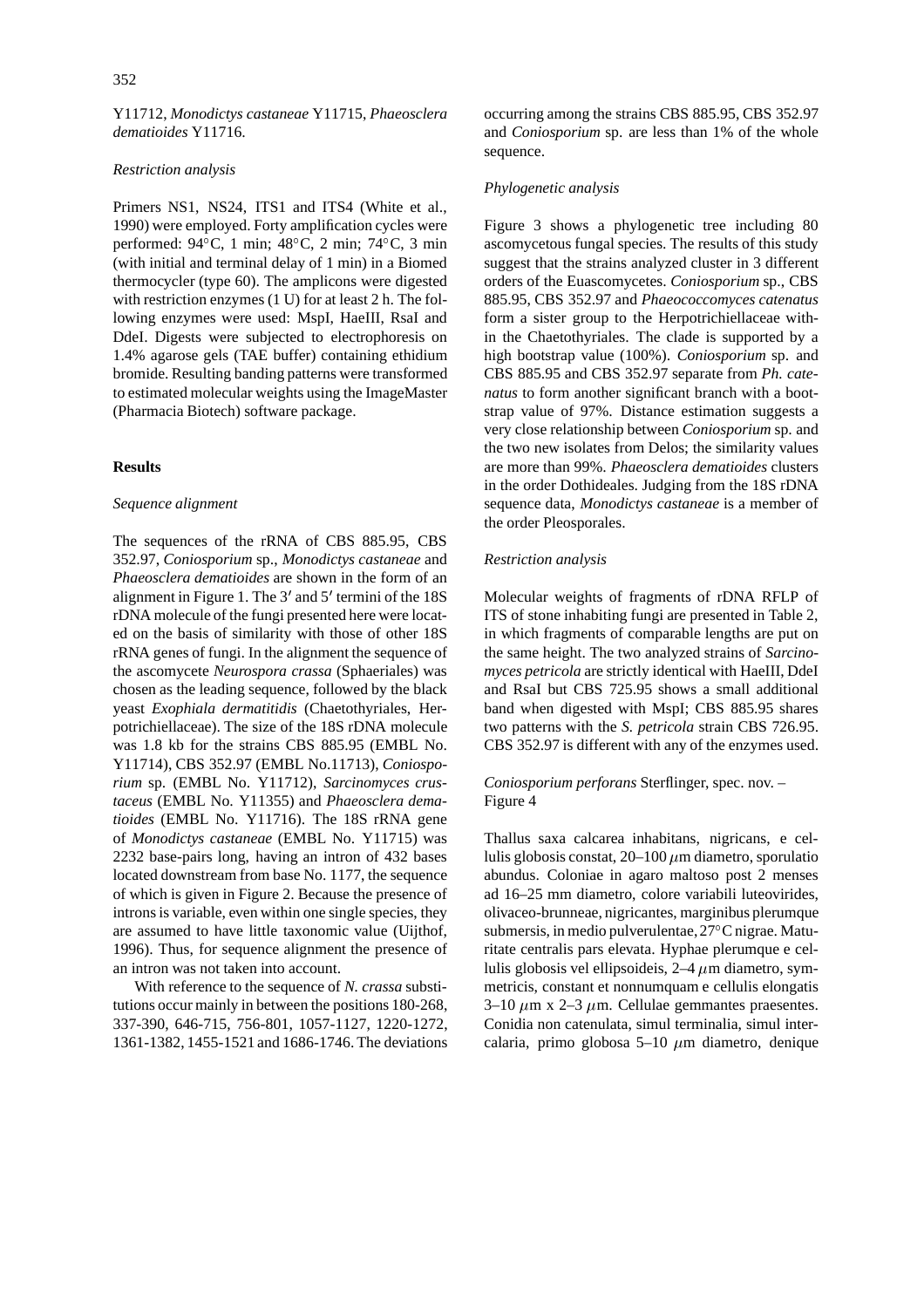| 20<br>50<br>10<br>30<br>40<br>60<br>70<br>80<br>90<br>100<br>-UACCUGGUUGAUUCUGCCAGUAGUCAUAUGCUUGUCUCAAAG - - AUUAAGCCAUGCAUGUCUAAGUUUAAGCAAUU - AAACCGCGAAACUGCGAAUGGC                                                                                                                                                                                                                                                                                                                                                                                                                                                                                                                                                                                                                                                                                                                                                                                                                                                                                                                                                                                                       | Nc<br>Ed<br>CBS 885.95<br>352.97<br>CBS<br>Mc<br>Cs<br>Pd        |
|------------------------------------------------------------------------------------------------------------------------------------------------------------------------------------------------------------------------------------------------------------------------------------------------------------------------------------------------------------------------------------------------------------------------------------------------------------------------------------------------------------------------------------------------------------------------------------------------------------------------------------------------------------------------------------------------------------------------------------------------------------------------------------------------------------------------------------------------------------------------------------------------------------------------------------------------------------------------------------------------------------------------------------------------------------------------------------------------------------------------------------------------------------------------------|------------------------------------------------------------------|
| 110<br>120<br>130<br>140<br>150<br>160<br>170<br>180<br>190<br>200<br>إعتبار ببيرا ببيرا ببيرا ببيرا ببيرا ببيرا ببيرا ببيرا ببيرا ببيرا ببيرا ببيرا ببيرا ببيرا ببيرا ببيرا ببيرا ببير<br>UCAUUAAAUCAGUUAUAGUUUAUUGAUAGUACCUU-ACUACAUGGAUAACCGUGGUAAUUCUAGAGCUAAUACAUGCUAAAAACCCCGACUUCGGAAGG                                                                                                                                                                                                                                                                                                                                                                                                                                                                                                                                                                                                                                                                                                                                                                                                                                                                               | NC<br>Ed<br>CBS 885.95<br>CBS 352.97<br>Mc<br>Cs<br>Pd           |
| 210<br>220<br>230<br>240<br>250<br>260<br>270<br>280<br>290<br>300<br>إعتبار ببيرا ببيرا ببيرا ببيرا ببيرا ببيرا ببيرا ببيرا ببيرا ببيرا ببيرا ببيرا ببيرا ببيرا ببيرا ببيرا ببيرا ببير<br>GGUGUAUUUAUUAGAUUAAAAACCAAUGCCCUUCGGGGCUAACUGGUGAUUCAUAAUAACUUCUCGAAUCGCAUGGCCUUGCGCUGGCGAUGGUUCAUUC<br>$G\dots UAG\dots \dots A\dots \dots \dots U.A\dots \dots \dots CCU\dots \dots \dots A\dots \dots AA\dots AU\dots \dots \dots \dots \dots \dots C\dots \dots U\dots \dots \dots$<br>$G_1, \ldots$ AUU $\ldots, \ldots, A, \ldots, \ldots, U, C, \ldots, \ldots, C$ UU $\ldots, \ldots, G, \ldots, A$ A $\ldots, A$ A $\ldots, A$ a $\ldots, \ldots, \ldots, C, \ldots, C, \ldots, C, \ldots, \ldots, C,$<br>$G \ldots \text{AUU} \ldots \ldots \ldots \text{A} \ldots \ldots \text{C.C} \ldots \ldots \ldots \text{CCC} \ldots \ldots \ldots \text{G} \ldots \text{A}\text{A} \ldots \text{A}\text{A} \ldots \ldots \ldots \text{C} \ldots \ldots \text{C} \ldots \text{U} \ldots \text{C} \ldots \text{C} \ldots \text{C} \text{A} \ldots \text{A} \text{A} \ldots \text{A} \text{A} \ldots \text{A} \text{A} \ldots \text{A} \text{A} \ldots \text{A} \text{A} \ldots \$ | Nc<br>Ed<br>CBS 885.95<br>352.97<br>CBS<br>Mc<br>Cs<br>Pd        |
| 340<br>310<br>320<br>330<br>350<br>360<br>370<br>380<br>390<br>400<br>$\ldots$ . UU- $\ldots$ $\ldots$ $\ldots$ $\ldots$ . UG. UAG. A. AGU $\ldots$ CUA. CA. $\ldots$ . CUC $\ldots$ $\ldots$ . G. AA. $\ldots$ . U. UU. $\ldots$ . $\ldots$ . $\ldots$ . $\ldots$<br>$\ldots$ , $\mathtt{UU}$ - $\ldots$ $\ldots$ $\ldots$ $\ldots$ . UG. UAG . A . AGU $\ldots$ CUA . CA $\ldots$ . CUC $\ldots$ $\ldots$ . G. AA $\ldots$ . $\mathtt{U}$ . $\mathtt{U}$ . $\ldots$ . $\mathtt{G}$ . $\ldots$ . $\mathtt{G}$ . $\ldots$ .<br>$\ldots$ , $UU$ - $\ldots$ . $\ldots$ . $\ldots$ . $\ldots$ . $\ldots$ $\ldots$ $\ldots$ $\ldots$ . $\ldots$ $\ldots$ . $\ldots$ $\ldots$ $\ldots$ $\ldots$ $\ldots$ $\ldots$ $\ldots$ $\ldots$ $\ldots$ $\ldots$ $\ldots$ $\ldots$ $\ldots$ $\ldots$ $\ldots$ $\ldots$ $\ldots$ $\ldots$ $\ldots$ $\ldots$ $\ldots$ $\ldots$ $\ld$                                                                                                                                                                                                                                                                                                           | Nc<br>Еd<br>CBS 885.95<br>CBS 352.97<br>Mс<br>Cs<br>Pd           |
| 410<br>420<br>430<br>440<br>450<br>460<br>470<br>480<br>490<br>500<br>المنطو المتطوي المتماوية والمتمرا ومتمل والمتمرا ومتماويته المتمر المتمر المتمر المتمر المتمر المتمر المتمر المتمر                                                                                                                                                                                                                                                                                                                                                                                                                                                                                                                                                                                                                                                                                                                                                                                                                                                                                                                                                                                     | Nc<br>Ed<br>CBS 885.95<br>CBS 352.97<br>Mc<br>Cs<br>Pd           |
| 510<br>520<br>530<br>540<br>550<br>560<br>570<br>580<br>590<br>600<br>المتما المتما المتما المتما المتما المتما المتما المتما المتما المتما للمتما للمتما للمتما للمتما المتما المتم<br>GUCUUGUAAUUGGAAUGAGUACAAUUUAAAUCCCUUAACGAGGAACAAUUGGAGGGAAGUCUGGU-GCCAGCAGCCGCGGUAAUUCCAGCUCCAAUAGC                                                                                                                                                                                                                                                                                                                                                                                                                                                                                                                                                                                                                                                                                                                                                                                                                                                                                  | Nc<br>Ed<br>CBS 885.95<br><b>CBS</b><br>352.97<br>Mс<br>Cs<br>Pd |
| 630<br>610<br>620<br>640<br>650<br>660<br>670<br>680<br>690<br>700<br>المتما المتما المتمرا للمسا والمتمرا للمسا والمتمرا للمسا وللمسا للمسا وللمسا للمسا للمسا للمسا المسارات<br>GUAUAUUAAAGUUGUUGAGGUUAAAAAGCUCGUAGUUGAACCUUGGGCUCGGCC-GUCGGUCCGCCUCACC-GCGUGCACUGA-CUGGGUCGGGCCUUUU<br>$\ldots \ldots \ldots \ldots \ldots$ . CC. $\ldots \ldots$ G. $\ldots \ldots \ldots \ldots$ . GC. $\ldots \ldots$ UGAUCU $\ldots \ldots$ U. - CUAAUC $\ldots$ A. C. C. . G. AUU-C. . U. C. C<br>$\ldots \ldots \ldots \ldots \ldots$ . $\vdots \ldots \ldots$ $\ldots \ldots \ldots \ldots \ldots \ldots \ldots \ldots \ldots$ . $\vdots$ . $\vdots$ . $\vdots$ . $\vdots$ . $\vdots$ . $\vdots$ . $\vdots$ . $\vdots$ . $\ldots \ldots$ . $\ldots$ . $\vdots$<br>$\dots\dots\dots\dots\dots\dots\dots A\dots\dots\dots\dots\dots\dots\cdot G\dots\dots G$ and $G$ and $G$ and $G$ and $G$ and $G$ and $G$ and $G$ and $G$ and $G$ and $G$ and $G$ and $G$ and $G$ and $G$ and $G$ and $G$ and $G$ and $G$ and $G$ and $G$ and $G$ and $G$ and $G$                                                                                                                                 | Nc<br>Ed<br>CBS 885.95<br>CBS 352.97<br>Mc<br>Сs<br>Pd           |

*Figure 1*.

plus minusve irregularia et 1–4-cellularia septis longitudinalibus et transversalibus,  $10-18 \mu m$  diametro. Conidia non verrucosa. Pseudosclerotia tarde formata et pauca. Cristalla nulla. Reproductio ascosporica non observata.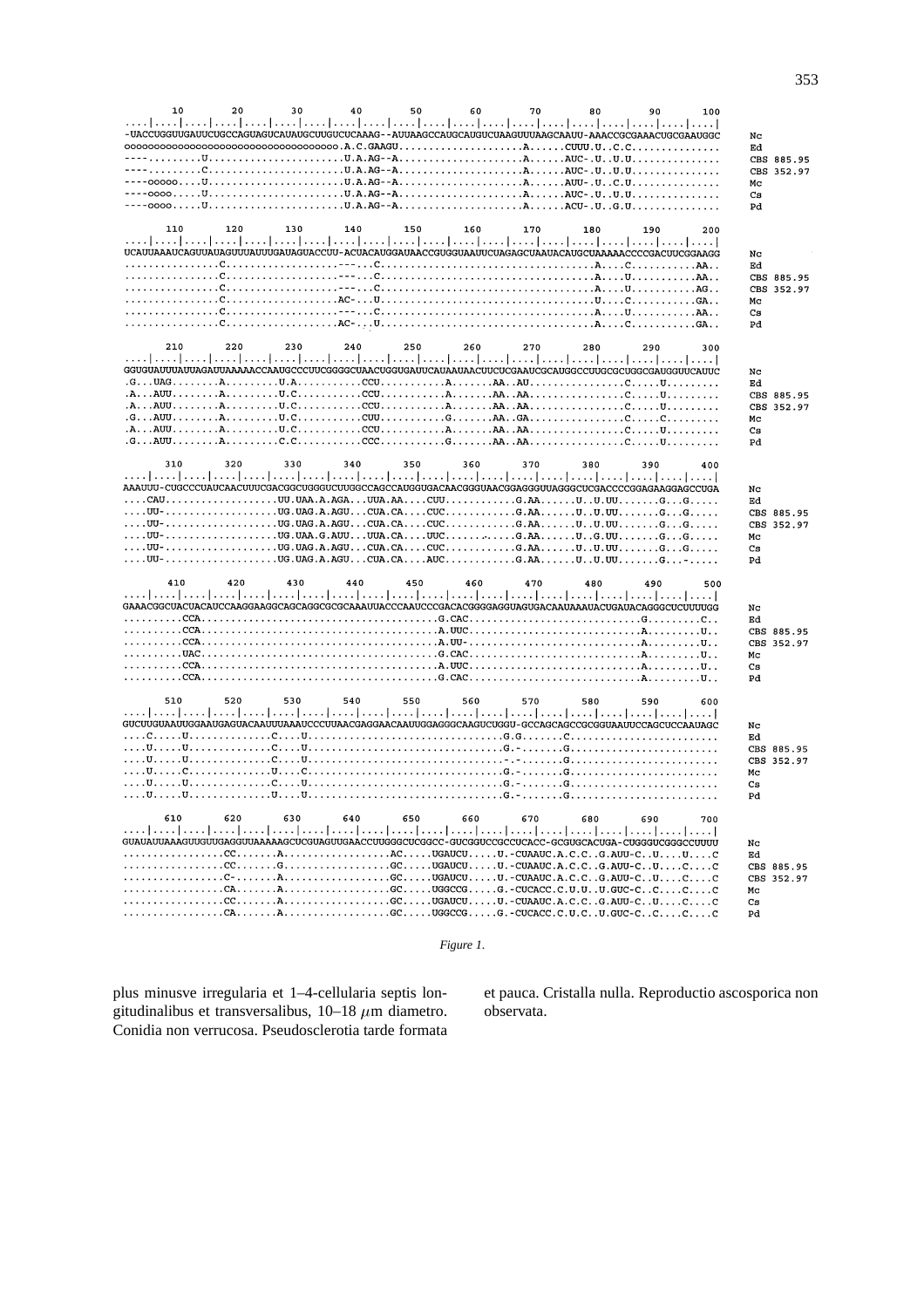| 710                                                                                                                                                                                                                                                                                                                                                                                                                                                                                  | 720  | 730  | 740  | 750  | 760  | 770  | 780  | 790  | 800  |            |                          |
|--------------------------------------------------------------------------------------------------------------------------------------------------------------------------------------------------------------------------------------------------------------------------------------------------------------------------------------------------------------------------------------------------------------------------------------------------------------------------------------|------|------|------|------|------|------|------|------|------|------------|--------------------------|
|                                                                                                                                                                                                                                                                                                                                                                                                                                                                                      |      |      |      |      |      |      |      |      |      |            |                          |
| UUCCUGGAGAACCGCAUGCCCUUCACUGGGUGUGUCGGGGAACCAGGACUUUUACCGUGAACAAAUCAGAUCGCUCAAAGAAGGCCUAUGCUCGAAUGUA                                                                                                                                                                                                                                                                                                                                                                                 |      |      |      |      |      |      |      |      |      | Nc<br>Ed   |                          |
|                                                                                                                                                                                                                                                                                                                                                                                                                                                                                      |      |      |      |      |      |      |      |      |      |            | CBS 885.95               |
| $C.U. \ldots G. \ldots G. \ldots G. \ldots \ldots \ldots \ldots U. \ldots G G. \ldots \ldots \ldots \ldots \ldots \ldots \ldots C U. \ldots A. \ldots U. \ldots G. \ldots C \ldots \ldots \ldots \ldots \ldots \ldots ACA$                                                                                                                                                                                                                                                           |      |      |      |      |      |      |      |      |      | <b>CBS</b> | 352.97                   |
| $C.U. \ldots A \ldots G. \ldots C. \ldots C \ldots C. \ldots G C G \ldots \ldots \ldots \ldots \ldots \ldots \ldots U \ldots A \ldots U \ldots C \ldots C \ldots C \ldots \ldots \ldots \ldots \ldots A C G$                                                                                                                                                                                                                                                                         |      |      |      |      |      |      |      |      |      | Mс         |                          |
| $C.U. \ldots G. \ldots G. \ldots U. \ldots U. \ldots G.U. \ldots \ldots \ldots \ldots \ldots \ldots U \ldots A \ldots U \ldots U \ldots G.U. \ldots \ldots C \ldots \ldots U \ldots \ldots \ldots U \ldots ACA$                                                                                                                                                                                                                                                                      |      |      |      |      |      |      |      |      |      | Cs         |                          |
|                                                                                                                                                                                                                                                                                                                                                                                                                                                                                      |      |      |      |      |      |      |      |      |      | Pd         |                          |
| 810                                                                                                                                                                                                                                                                                                                                                                                                                                                                                  | 820  | 830  | 840  | 850  | 860  | 870  | 880  | 890  | 900  |            |                          |
|                                                                                                                                                                                                                                                                                                                                                                                                                                                                                      |      |      |      |      |      |      |      |      |      |            |                          |
| CUAGCAUGGAAUAAUAGAAUAGGACGU-GUGGUUCUAUUUUGUUGGUUUCUAGGACCGCCGUAAUGAUUAAUAGGACAGUCGGGGCAUCAGUAUUCAA                                                                                                                                                                                                                                                                                                                                                                                   |      |      |      |      |      |      |      |      |      | Nc         |                          |
| $U_1, \ldots, \ldots, \ldots, \ldots, \ldots, \text{AU--C}$ $U_1, \ldots, \ldots, \ldots, \ldots, \ldots, \text{U}, \ldots, \ldots, \text{U}, \ldots, \ldots, \text{U}, \ldots, \ldots, \text{G}$ A                                                                                                                                                                                                                                                                                  |      |      |      |      |      |      |      |      |      | Ed         |                          |
| $\mathtt{U},\ldots,\ldots,\ldots,\ldots,\ldots,\ldots,\mathtt{AG-A},\ldots,\mathtt{U},\ldots,\ldots,\ldots,\mathtt{U},\ldots,\ldots,\ldots,\mathtt{U},\ldots,\ldots,\ldots,\ldots,\mathtt{G},\ldots,\ldots,\ldots,\mathtt{G},\ldots,\ldots,\mathtt{G},\ldots,\ldots,\mathtt{G},\ldots,\ldots,\mathtt{G},\ldots,\ldots,\mathtt{G},\ldots,\ldots,\mathtt{G},\ldots,\ldots,\mathtt{G},\ldots,\ldots,\mathtt{G},\ldots,\ldots,\mathtt{G},\ldots,\ldots,\mathtt{G},\ldots,\ldots,\mathtt$ |      |      |      |      |      |      |      |      |      |            | CBS 885.95<br>CBS 352.97 |
| $\mathtt{U},\ldots,\ldots,\ldots,\ldots,\ldots,\ldots,\mathtt{GUG\text{-}CGGUC},\ldots,\ldots,\ldots,\ldots,\ldots,\ldots,\mathtt{C},\ldots,\ldots,\ldots,\ldots,\mathtt{U},\ldots,\ldots,\ldots,\mathtt{A},\ldots,\ldots,\ldots,\ldots$                                                                                                                                                                                                                                             |      |      |      |      |      |      |      |      |      | Mc         |                          |
|                                                                                                                                                                                                                                                                                                                                                                                                                                                                                      |      |      |      |      |      |      |      |      |      | Cs         |                          |
|                                                                                                                                                                                                                                                                                                                                                                                                                                                                                      |      |      |      |      |      |      |      |      |      | Pd         |                          |
|                                                                                                                                                                                                                                                                                                                                                                                                                                                                                      |      |      |      |      |      |      |      |      |      |            |                          |
| 910                                                                                                                                                                                                                                                                                                                                                                                                                                                                                  | 920  | 930  | 940  | 950  | 960  | 970  | 980  | 990  | 1000 |            |                          |
|                                                                                                                                                                                                                                                                                                                                                                                                                                                                                      |      |      |      |      |      |      |      |      |      | Nc         |                          |
|                                                                                                                                                                                                                                                                                                                                                                                                                                                                                      |      |      |      |      |      |      |      |      |      | Еd         |                          |
|                                                                                                                                                                                                                                                                                                                                                                                                                                                                                      |      |      |      |      |      |      |      |      |      |            | CBS 885.95               |
|                                                                                                                                                                                                                                                                                                                                                                                                                                                                                      |      |      |      |      |      |      |      |      |      | CBS        | 352.97                   |
|                                                                                                                                                                                                                                                                                                                                                                                                                                                                                      |      |      |      |      |      |      |      |      |      | Mc<br>Cs   |                          |
|                                                                                                                                                                                                                                                                                                                                                                                                                                                                                      |      |      |      |      |      |      |      |      |      | Pd         |                          |
|                                                                                                                                                                                                                                                                                                                                                                                                                                                                                      |      |      |      |      |      |      |      |      |      |            |                          |
| 1010                                                                                                                                                                                                                                                                                                                                                                                                                                                                                 | 1020 | 1030 | 1040 | 1050 | 1060 | 1070 | 1080 | 1090 | 1100 |            |                          |
|                                                                                                                                                                                                                                                                                                                                                                                                                                                                                      |      |      |      |      |      |      |      |      |      |            |                          |
| AAGACGAUCAGAUACCGUCGUAGUCUUAACCAUAAACUAUGCCGAUUAGGGAUCGGACGGUGUUAUUUUUU - GACCCGUUCGGCACCUUACGAUAAAUCA                                                                                                                                                                                                                                                                                                                                                                               |      |      |      |      |      |      |      |      |      | Nc<br>Еd   |                          |
|                                                                                                                                                                                                                                                                                                                                                                                                                                                                                      |      |      |      |      |      |      |      |      |      |            | CBS 885.95               |
| $\ldots \ldots \ldots \ldots \ldots \ldots \ldots \ldots \ldots$ . A $\ldots \ldots \ldots \ldots \ldots \ldots \ldots$ . A $\ldots$ G $\ldots$ G $\ldots$ UU $\ldots$ UU $\ldots$ C $\ldots \ldots \ldots \ldots \ldots \ldots \ldots$                                                                                                                                                                                                                                              |      |      |      |      |      |      |      |      |      | CBS        | 352.97                   |
|                                                                                                                                                                                                                                                                                                                                                                                                                                                                                      |      |      |      |      |      |      |      |      |      | Mc         |                          |
|                                                                                                                                                                                                                                                                                                                                                                                                                                                                                      |      |      |      |      |      |      |      |      |      | Cs         |                          |
|                                                                                                                                                                                                                                                                                                                                                                                                                                                                                      |      |      |      |      |      |      |      |      |      | Pd         |                          |
| 1110                                                                                                                                                                                                                                                                                                                                                                                                                                                                                 | 1120 | 1130 | 1140 | 1150 | 1160 |      | 1180 | 1190 |      |            |                          |
|                                                                                                                                                                                                                                                                                                                                                                                                                                                                                      |      |      |      |      |      | 1170 |      |      | 1200 |            |                          |
| المتما يتنبأ يتنبأ يتنبأ يتنبأ يتنبأ يتنبأ يتنبأ يتنبأ يتنبأ ببنوا ببنا ويتبأ ببنوا يتنبأ يتنبأ يتنبأ يتنبأ ويب                                                                                                                                                                                                                                                                                                                                                                      |      |      |      |      |      |      |      |      |      |            |                          |
| AAAUGUUUGGGCUCCUGGGGAGUAUGUCGCAAGGCUGAAACUUAAAGAAAUUGACGGAAGGCACCACCAGGGGUGAGCCUGCGGCUUAAUUUGACU                                                                                                                                                                                                                                                                                                                                                                                     |      |      |      |      |      |      |      |      |      | Nc         |                          |
|                                                                                                                                                                                                                                                                                                                                                                                                                                                                                      |      |      |      |      |      |      |      |      |      | Ed         | CBS 885.95               |
|                                                                                                                                                                                                                                                                                                                                                                                                                                                                                      |      |      |      |      |      |      |      |      |      | CBS        | 352.97                   |
|                                                                                                                                                                                                                                                                                                                                                                                                                                                                                      |      |      |      |      |      |      |      |      |      | Mc         |                          |
|                                                                                                                                                                                                                                                                                                                                                                                                                                                                                      |      |      |      |      |      |      |      |      |      | Cs         |                          |
|                                                                                                                                                                                                                                                                                                                                                                                                                                                                                      |      |      |      |      |      |      |      |      |      | Pd         |                          |
| 1210                                                                                                                                                                                                                                                                                                                                                                                                                                                                                 | 1220 | 1230 | 1240 | 1250 | 1260 | 1270 | 1280 | 1290 | 1300 |            |                          |
| المتما وتتما وتتما وتنما وتنطر وتنطر وتنظر وتنطر وتنطر والمتما وتنطر وتتطرف والمتما وتمام والمنظر                                                                                                                                                                                                                                                                                                                                                                                    |      |      |      |      |      |      |      |      |      |            |                          |
|                                                                                                                                                                                                                                                                                                                                                                                                                                                                                      |      |      |      |      |      |      |      |      |      | Nc         |                          |
|                                                                                                                                                                                                                                                                                                                                                                                                                                                                                      |      |      |      |      |      |      |      |      |      | Ed         |                          |
|                                                                                                                                                                                                                                                                                                                                                                                                                                                                                      |      |      |      |      |      |      |      |      |      |            | CBS 885.95               |
|                                                                                                                                                                                                                                                                                                                                                                                                                                                                                      |      |      |      |      |      |      |      |      |      | Mc         | CBS 352.97               |
|                                                                                                                                                                                                                                                                                                                                                                                                                                                                                      |      |      |      |      |      |      |      |      |      | Cs         |                          |
|                                                                                                                                                                                                                                                                                                                                                                                                                                                                                      |      |      |      |      |      |      |      |      |      | Pd         |                          |
|                                                                                                                                                                                                                                                                                                                                                                                                                                                                                      |      |      |      |      |      |      |      |      |      |            |                          |
| 1310                                                                                                                                                                                                                                                                                                                                                                                                                                                                                 | 1320 | 1330 | 1340 | 1350 | 1360 | 1370 | 1380 | 1390 | 1400 |            |                          |
| GUGGAGUGAUUUGUCUGCUUAAUUGCGAUAACGAACGAGACCUUAACCUGCUAAAUAGCCCGUAUUGCUUUGGCAGUACGCUGGCUUCUUAGAGGGACUA                                                                                                                                                                                                                                                                                                                                                                                 |      |      |      |      |      |      |      |      |      | Nc         |                          |
|                                                                                                                                                                                                                                                                                                                                                                                                                                                                                      |      |      |      |      |      |      |      |      |      | Еd         |                          |
|                                                                                                                                                                                                                                                                                                                                                                                                                                                                                      |      |      |      |      |      |      |      |      |      |            | CBS 885.95               |
|                                                                                                                                                                                                                                                                                                                                                                                                                                                                                      |      |      |      |      |      |      |      |      |      |            | CBS 352.97               |
|                                                                                                                                                                                                                                                                                                                                                                                                                                                                                      |      |      |      |      |      |      |      |      |      | Mc         |                          |
|                                                                                                                                                                                                                                                                                                                                                                                                                                                                                      |      |      |      |      |      |      |      |      |      | Cs<br>Pd   |                          |
|                                                                                                                                                                                                                                                                                                                                                                                                                                                                                      |      |      |      |      |      |      |      |      |      |            |                          |
| 1410                                                                                                                                                                                                                                                                                                                                                                                                                                                                                 | 1420 | 1430 | 1440 | 1450 | 1460 | 1470 | 1480 | 1490 | 1500 |            |                          |
|                                                                                                                                                                                                                                                                                                                                                                                                                                                                                      |      |      |      |      |      |      |      |      |      |            |                          |
| UCGGCUCAAGCCGAUGGAAGUUUGAGGCAAUAACAGGUCUGUGAUGCCCUUAGAUG-UUCUGGGCCGCACGCGCGCUACACUGACACAGCCAGCGAGU--                                                                                                                                                                                                                                                                                                                                                                                 |      |      |      |      |      |      |      |      |      | Nc<br>Ed   |                          |
|                                                                                                                                                                                                                                                                                                                                                                                                                                                                                      |      |      |      |      |      |      |      |      |      |            | CBS 885.95               |
|                                                                                                                                                                                                                                                                                                                                                                                                                                                                                      |      |      |      |      |      |      |      |      |      |            | CBS 352.97               |
|                                                                                                                                                                                                                                                                                                                                                                                                                                                                                      |      |      |      |      |      |      |      |      |      | Mc         |                          |
|                                                                                                                                                                                                                                                                                                                                                                                                                                                                                      |      |      |      |      |      |      |      |      |      | Cs<br>Pd   |                          |

*Figure 1*.

354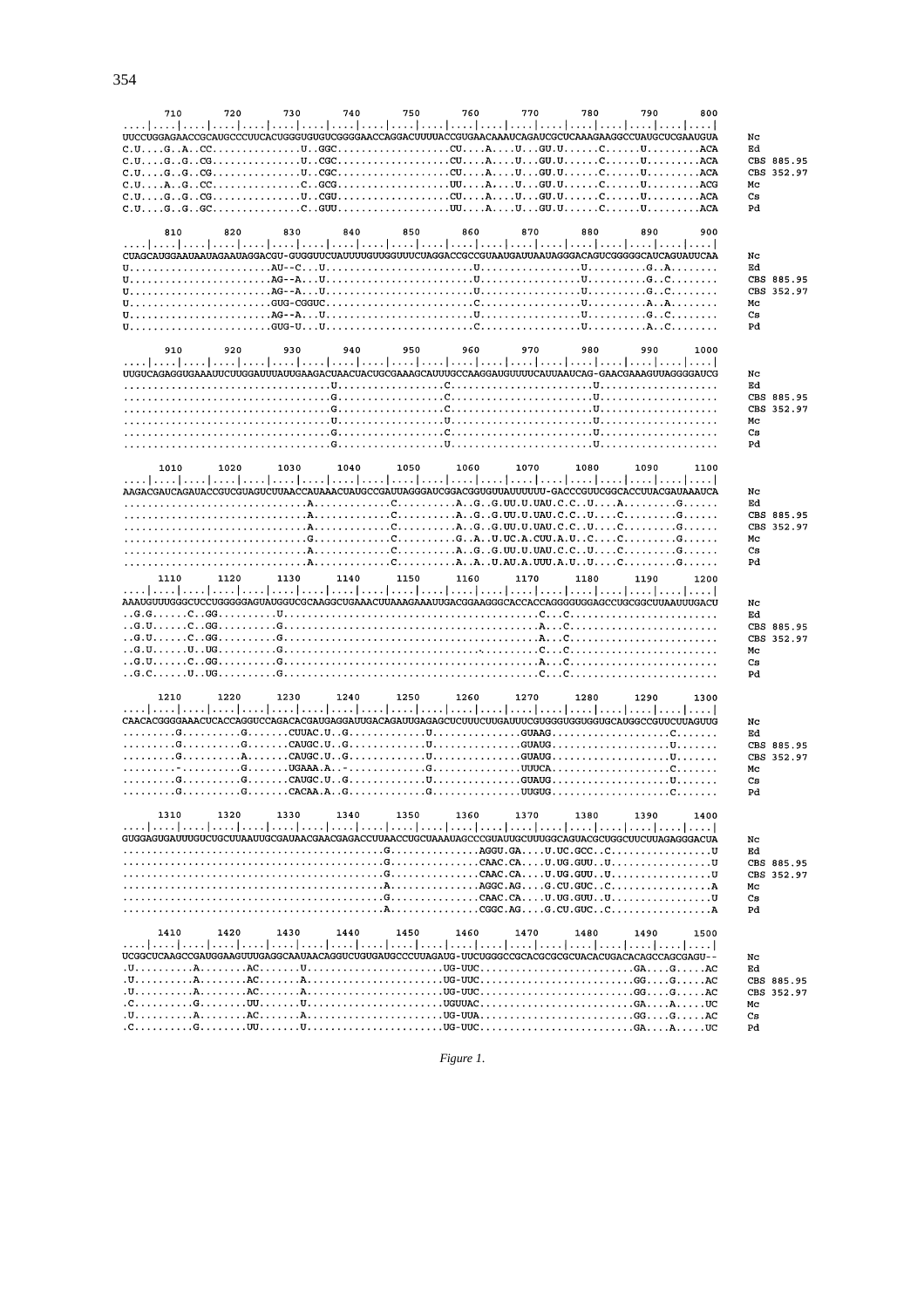| 1510<br>[ينتظر المتحل المتحل المتحل المتحل المتحل المتحل المتحل المتحل المتحل المتحل المتحل المتحل المتحل المتحل المتحل المتحل<br>ACUCCCUUGCCGGAAGGUCCGGUAAUCUUGUUAAACUGUGUGAOAGUAAAGCAUAGAGCAUUGCAAUUAUCCLUCUCCAACGAGAGAGAGUAAGCAUAGC<br>$UCA$ $A$ $UUU$    | 1520        | 1530 | 1540 | 1550 | 1560 | 1570 | 1580 | 1590 | 1600 | Nc<br>Ed<br>Mc<br>Cs<br>Pd | CBS 885.95<br>CBS 352.97 |
|--------------------------------------------------------------------------------------------------------------------------------------------------------------------------------------------------------------------------------------------------------------|-------------|------|------|------|------|------|------|------|------|----------------------------|--------------------------|
| 1610<br>المتما وممار وممارسته المتمار ومتعارضت المتمار ومتعارضت المتمار ومحاربته المتما ومتعارضه المتمار ومحاربته<br>GCAAGUCAUCAGCUUGCGUUGAUUACGUCCCUGCCCUUUGUACACACCGCCCGUCGCUACUACCGAUUGAAUGGCUCAGUGAGGCUUCCGGACUGGCCCA                                    | 1620        | 1630 | 1640 | 1650 | 1660 | 1670 | 1680 | 1690 | 1700 | Nc<br>Ed<br>Mc<br>Cs<br>Pd | CBS 885.95<br>CBS 352.97 |
| 1710<br>المتما ومواجبها ومواجبها ومواجبها والمواجب المتواجب المتواجب والمتواجب المتواجب المتواجب المتواجب<br>GGGAGGUCGGCAACGACCACCCAGGCCGGAAAGCUAUCCAAACUCGGUCAUUUAGAGGAAGUAAAAGUCGUAACAA-GGUCUCCGUUGGUGAACCAGCG<br>1810.<br>.    <br><b>GAGGGAILCALILLA</b> | 1720<br>No. | 1730 | 1740 | 1750 | 1760 | 1770 | 1780 | 1790 | 1800 | Nc<br>Ed<br>Mc<br>Cs<br>Pd | CBS 885.95<br>CBS 352.97 |

| GAGGGAUCAUUA | Nc         |  |
|--------------|------------|--|
| .            | Ed         |  |
| 000000000000 | CBS 885.95 |  |
| 0.0000000000 | CBS 352.97 |  |
| .0000000000  | Mc.        |  |
| .00000000000 | Cя         |  |
| .00000000000 | ÞЯ         |  |

*Figure 1*. 18S rDNA sequences of *Neurospora crassa* (Nc), *Exophiala dermatitidis* (Ed), *Coniosporium perforans* (CBS 885.95), *C. apollinis* (CBS 352.97), *Monodictys castaneae* (Mc, CBS 100.07), *Coniosporium sp.* (Cs, CBS 665.80) and *Phaeosclera dematioides* (Pd, CBS 157.81).

AAACGCATTCGACTTGCATGGCGCTTCACCGCGCCGTCGCTAGGCTCTGCGCAGAAAGCAGCCCGAAAGGTGAG TGGTTGCCGTCCTTAAATGCTAGTCGCCCCCGGCGACCCCCTCCGTTGGGGCCCCGGGGCGGCGAGATGCCT AAATTGCGGGAAACTCGCAAGTGCTCCACCACACACODCCCCGAAAGGGGTGCAGCTCAGCAGGGTAATGA AADGTTCAGAGACTATATATGGCGTCGGTTGGCTATATCGAACCGTACGGATCGCTGAAATATAGCGGCTTAATG TATAGTCCATGCCCACGCCGAAAGGGTGGGATTGACCTTAAAACGGTTCAAGTTTTA

*Figure 2*. Intron sequence of *Monodictys castaneae*. The 432 bases intron is located downstream of base No. 1177 of the 18S rDNA.

Holotypus: Delos 7, ex marble, Dioscourion, Delos, Graecia, in Geomikrobiologie ICBM, Oldenburg praeservatur; cultura viva DE 7a (= CBS 885.95).

#### *Description on rock surface*

Thallus moriform (Figure 4A), meristematic, 20– 100  $\mu$ m diam, frequently located in pits reflecting the size and shape of the colony (Figure 4B). Single cells  $3-5 \mu m$  wide. As recently described by Sterflinger and Krumbein (1997), fungal colonization is initiated with adherence to the rock surface, subsequently narrow penetration hyphae are formed which dwell in fissures between rock crystals and in internal caves of the rock and internal satellite colonies are formed. In some cases ellipsoidal penetration pegs were observed at the hyphal tips (Figure 4C).

#### *Description in culture*

Colonies on 2% MEA or PDA at 18.5 C effuse, black, blackish-brown, greenish-blue or olivaceous, attaining 8–12 mm diam in 4 weeks, on CzA 4–7 mm diam. The mycelium on 2% MEA is partially immersed, with local hyphae deeply penetrating the medium. Colony margin sharp with submerged fimbriae composed of threads of moniliform hyphae. Aerial mycelium in the central part of the colony lanose, sparse, pale oliva-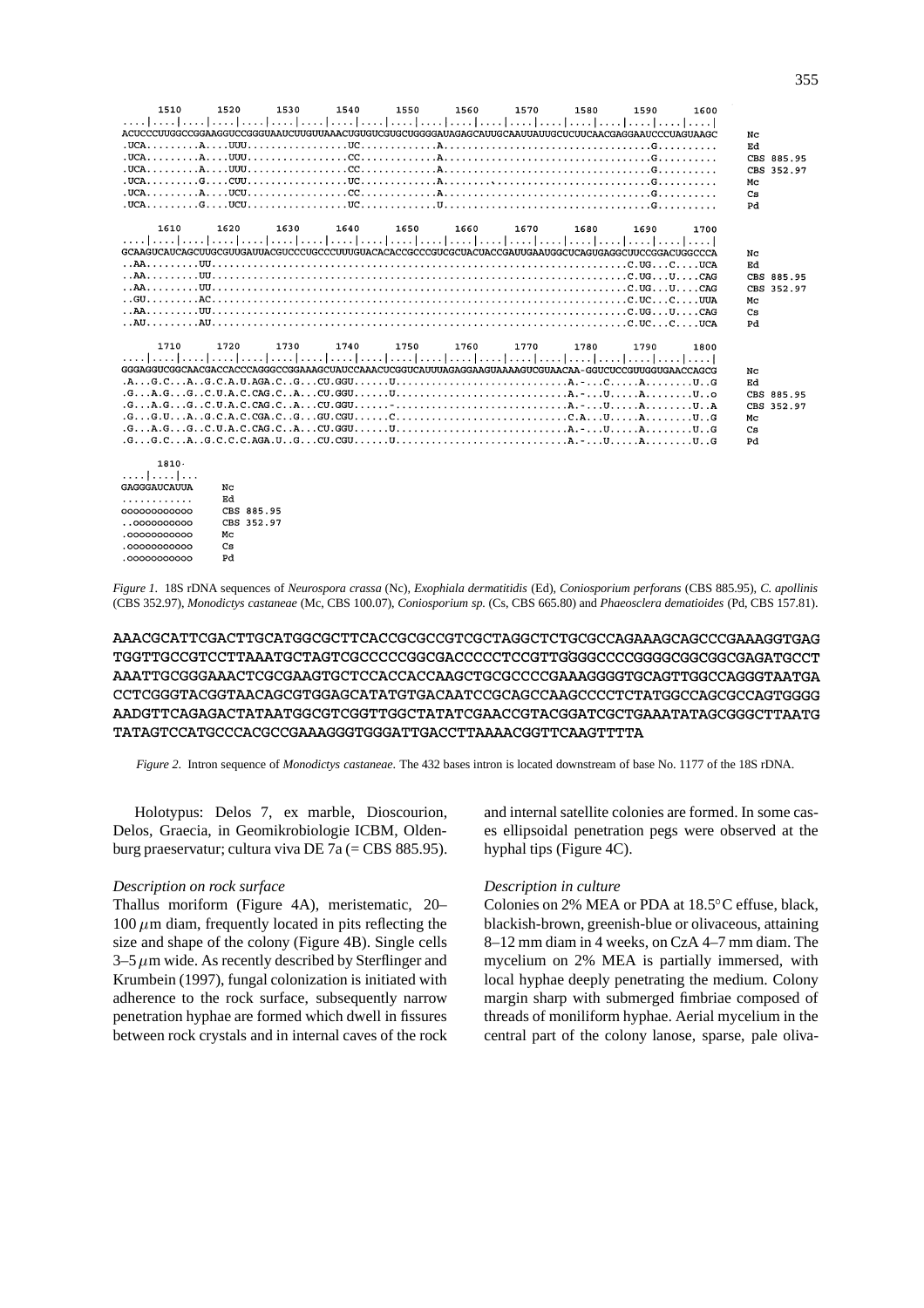

*Figure 3.* Similarity tree based on 18S rDNA sequencing data of 80 fungal species.

**Agaricus bisporus**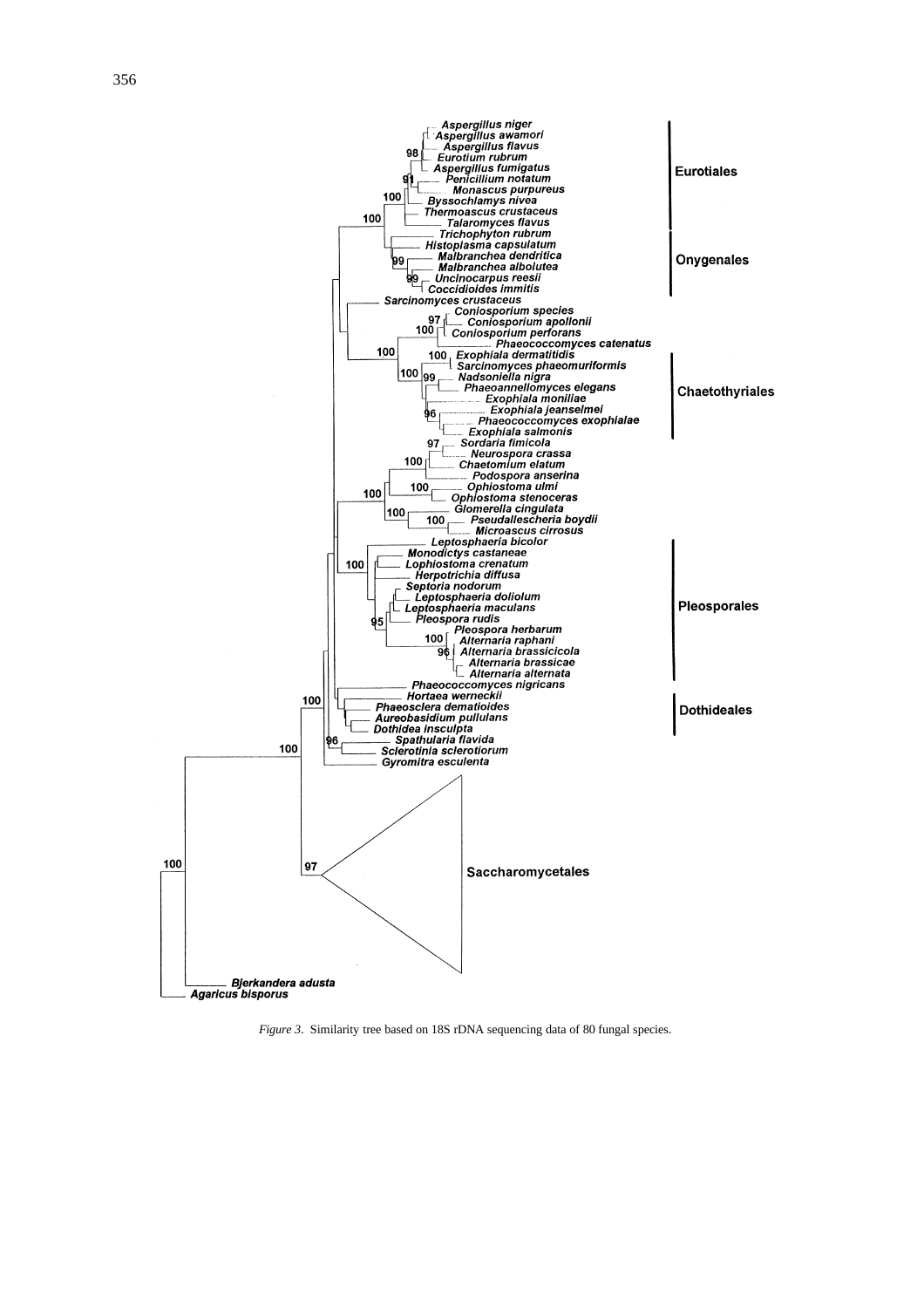

*Figure 4*. *Coniosporium perforans* (A) Macrophotograph of microcolonies on a marble surface. (B) SEM of a microcolony in a pit of a marble surface. (C) SEM of an ellipsoidal penetration peg at the end of a hypha. (D) Slide culture showing hyphae of elongated and monilioid cells with young conidia. (E) Mature conidia. (F) Three-celled conidium formed on an elongated hypha and producing a new monilioid hypha. (G) Multicellular conidia and yeast-like budding cell. (H) Young terminal conidium and mature multicellular, intercalary conidium. (I) SEM of conidia and conidial budding. (J) SEM of a terminal conidium producing a daughter cell by budding.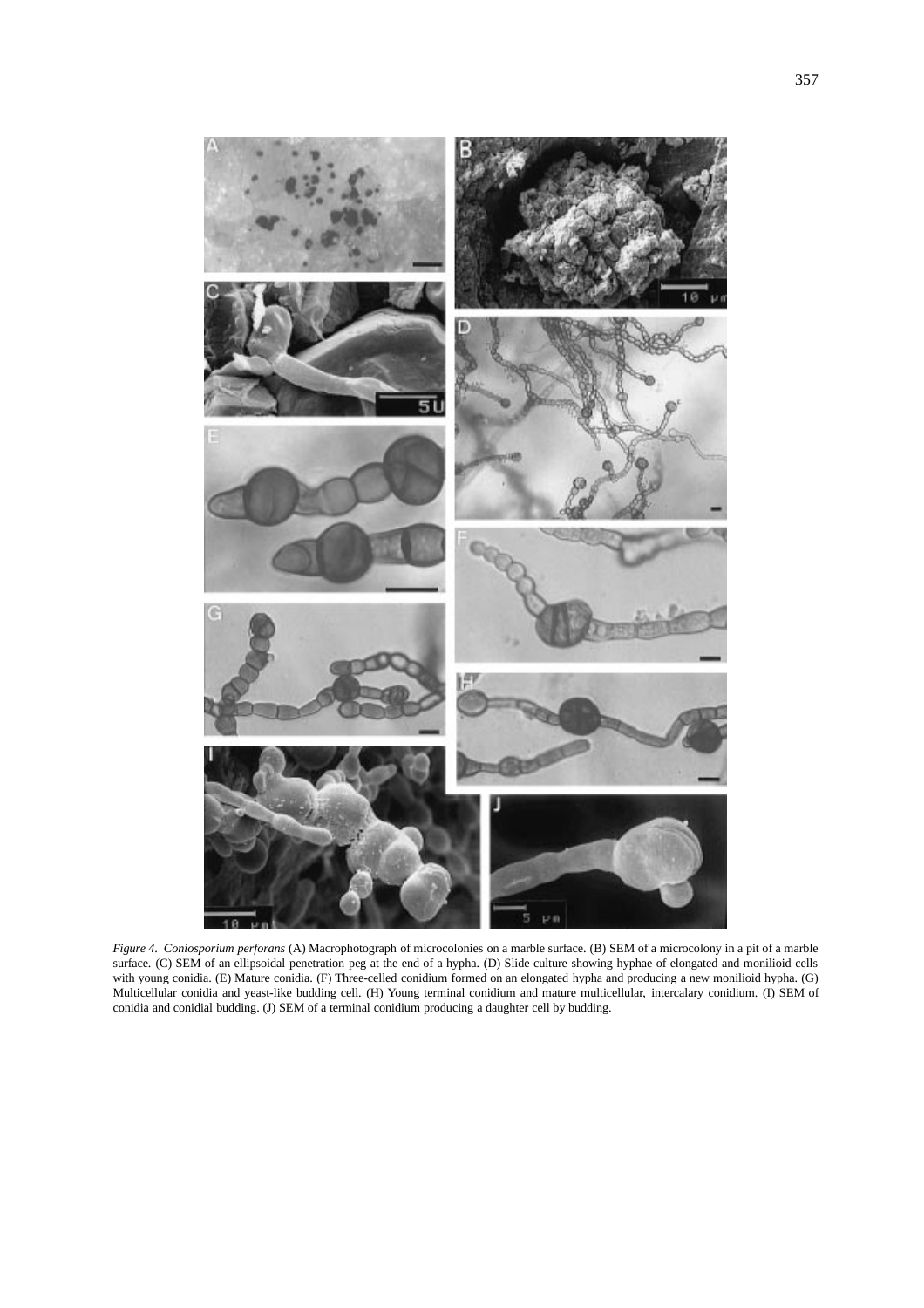| <b>ITS x MspI</b> |        |        |        |        | ITS x Hae III     |        |        |        |        |
|-------------------|--------|--------|--------|--------|-------------------|--------|--------|--------|--------|
| 352.97            | 665.80 | 725.95 | 726.95 | 885.95 | 352.97            | 665.80 | 725.95 | 726.95 | 885.95 |
|                   | 294    |        |        |        | 392               |        | 375    | 375    | 370    |
|                   |        | 236    | 236    | 236    |                   | 264    |        |        |        |
| 205               |        |        |        |        |                   | 177    | 179    | 173    |        |
|                   | 136    |        |        |        |                   |        |        |        | 147    |
| 127               |        | 121    | 119    | 117    | 101               |        | 105    | 103    |        |
| 98                | 98     |        |        |        |                   |        |        |        | 93     |
|                   |        | 65     |        |        |                   |        |        |        |        |
| <b>ITS x DdeI</b> |        |        |        |        | <b>ITS x RsaI</b> |        |        |        |        |
| 352.97            | 665.80 | 725.95 | 726.95 | 885.95 | 352.97            | 665.80 | 725.95 | 726.95 | 885.95 |
|                   |        | 648    | 648    |        | 517               | 514    |        |        |        |
|                   |        |        |        | 582    |                   |        | 425    | 422    | 422    |
|                   | 422    |        |        |        |                   | 186    | 187    | 191    |        |
| 279               |        |        |        |        | 85                | 85     |        |        |        |
| 199               |        |        |        |        |                   |        |        |        |        |
|                   | 135    |        |        |        |                   |        |        |        |        |
|                   | 103    |        |        |        |                   |        |        |        |        |
| 88                |        |        |        |        |                   |        |        |        |        |

*Table 2*. Molecular weights [bp] of ITS restriction fragments of *C. apollinis* (CBS 352.97), *Coniosporium* sp. (CBS 665.80), *S. petricola* (CBS 725.95, CBS 726.95) and *C. perforans* (CBS 885.95). Confidence level 5%

ceous. When grown at 27 C the fungus forms muriform, multilocular thalli arching up to 3 mm above the agar surface. A stroma is not developed. Setae absent, hyphopodia-like hyphal outgrowths sometimes developed.

The mycelium consists of two types of cells: (A) regular hyphae consisting of pale brown, elongate cells, thin- and smooth-walled,  $2-3 \mu m$  wide and up to 10  $\mu$ m long, sometimes with anastomoses; (B) moniliform hyphae (Figure 4D) pale brown, tapering to their ends, consisting of spherical to subspherical cells  $(2-4 \mu m)$ . Single, terminal and sometimes lateral, holoblastic budding cells are frequently produced on MEA and PDA in cultures older than 4 weeks (Figure 4F, G–J), sometimes adhering in short moniliform branches.

Conidia (Figure 4D-J) terminal, sometimes intercalary on undifferentiated hyphae, spherical,  $5-10 \ \mu m$ diam, one-celled and hyaline when young, later developing  $1(-3)$  transverse and  $0-1(-2)$  longitudinal septa and becoming muriform,  $10-18 \mu m$  diam. Conidia sessile or borne by a subhyaline supporting cell which has a broad diameter at the conidial scar and is connected by a narrow isthmus with the hypha. Conidia occur both on regular and on moniliform hyphae. Mature conidia dry, dark olivaceous-brown, smooth-walled (light microscopy and SEM; Figure 4I, J), mostly single, sometimes in chains of up to four. Frequently enteroblastic budding of conidia can be observed. The outer wall of the conidium forms a pore through which a spherical daughter cell is released that germinates with a hypha. In cultures older than 8 weeks sclerotia are sometimes present.

#### *Cardinal temperatures*

Optimum 20 C, maximum 35 C, no growth at 37 C.

# *Coniosporium apollinis* Sterflinger, spec. nov. – Figure 5

Thallus saxa calcarea inhabitans, nigricans, irregularis e cellulis globosis constat,  $20-100 \mu m$  diametro, nonnumquam hyphae leves, sporulatio abundans. Coloniae in agaroso maltoso post 28 dies 17 mm diametro, colore non variabilio, nigro-viride, marginibus plerumque submersis, maturitate centralis pars elevata. Hyphae plerumque e cellulis globosis,  $6-23 \mu$ m diametro vel ellipsoideo-cylindricis, symmetricis vel basi apiculatis et nonnumquam e cellulis elongatis  $10-17 \times 6-8 \mu$ m. Cellulae gemmantes praesentes. Conidia catenulata et non-catenulata, simul terminalia, et intercalaria, primo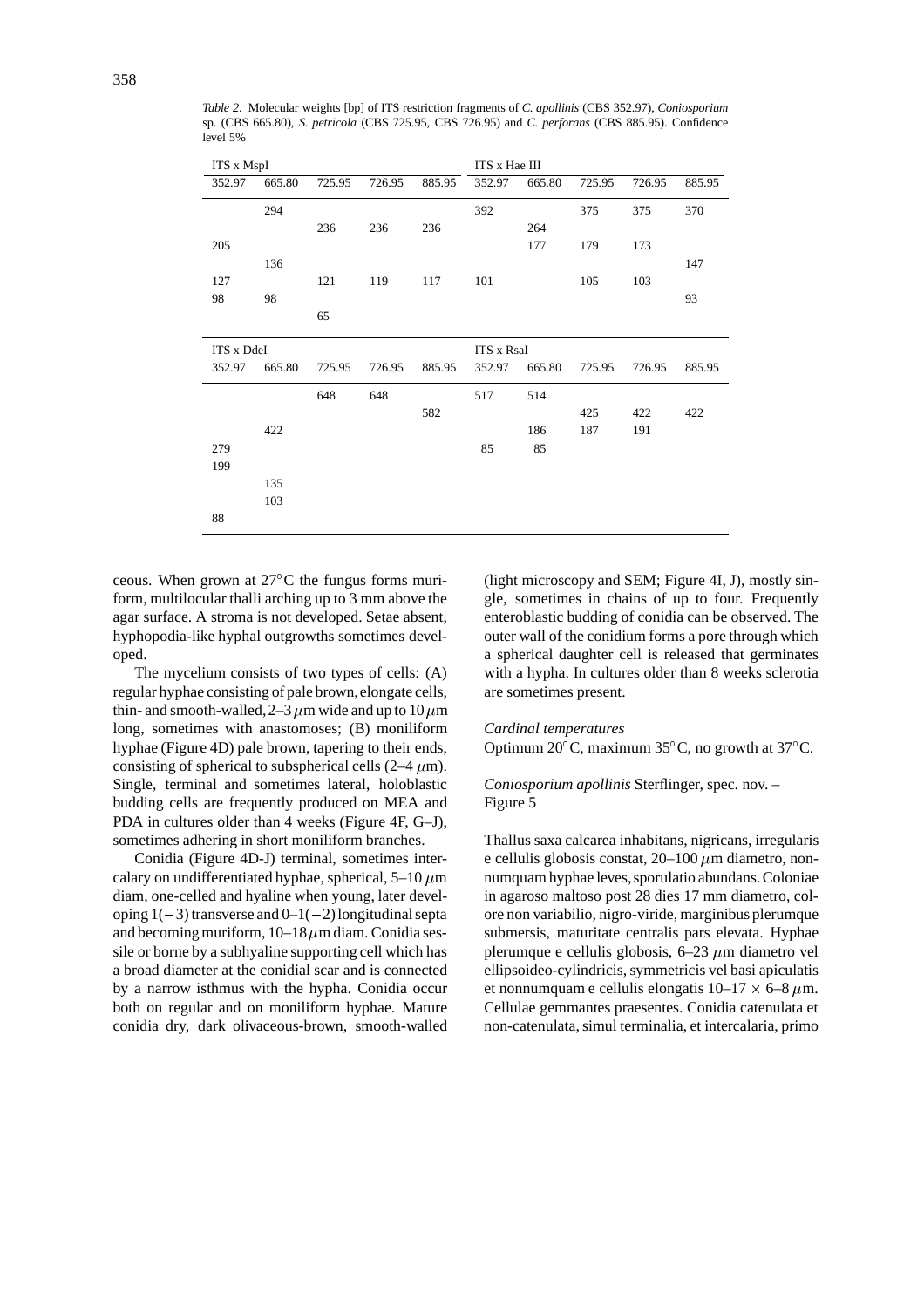

*Figure 5*. *Coniosporium apollinis* (A) Macrophotography of microcolonies on a marble surface. (B) SEM of a microcolony in a marble fissure. (C) Slide culture showing elongated and monilioid hyphae. (D) and (E) Mature conidial chains. (F) Conidial chains with one-celled and multicellular conidia. (G) Multicellular conidium. (H) SEM-photography of a conidium with a disjunction connecting it with the supporting cell.

globosa et maturitate plus minusve irregularia et 1– 6 cellularia septis longitudinalibus et transversalibus, nonnumquam annellata. Conidia maturitate 27–32  $\mu\mathrm{m}$  longa et  $27-23$   $\mu$ m lata, verrucosa. Cristalla nulla. Reproductio ascosporica non observata.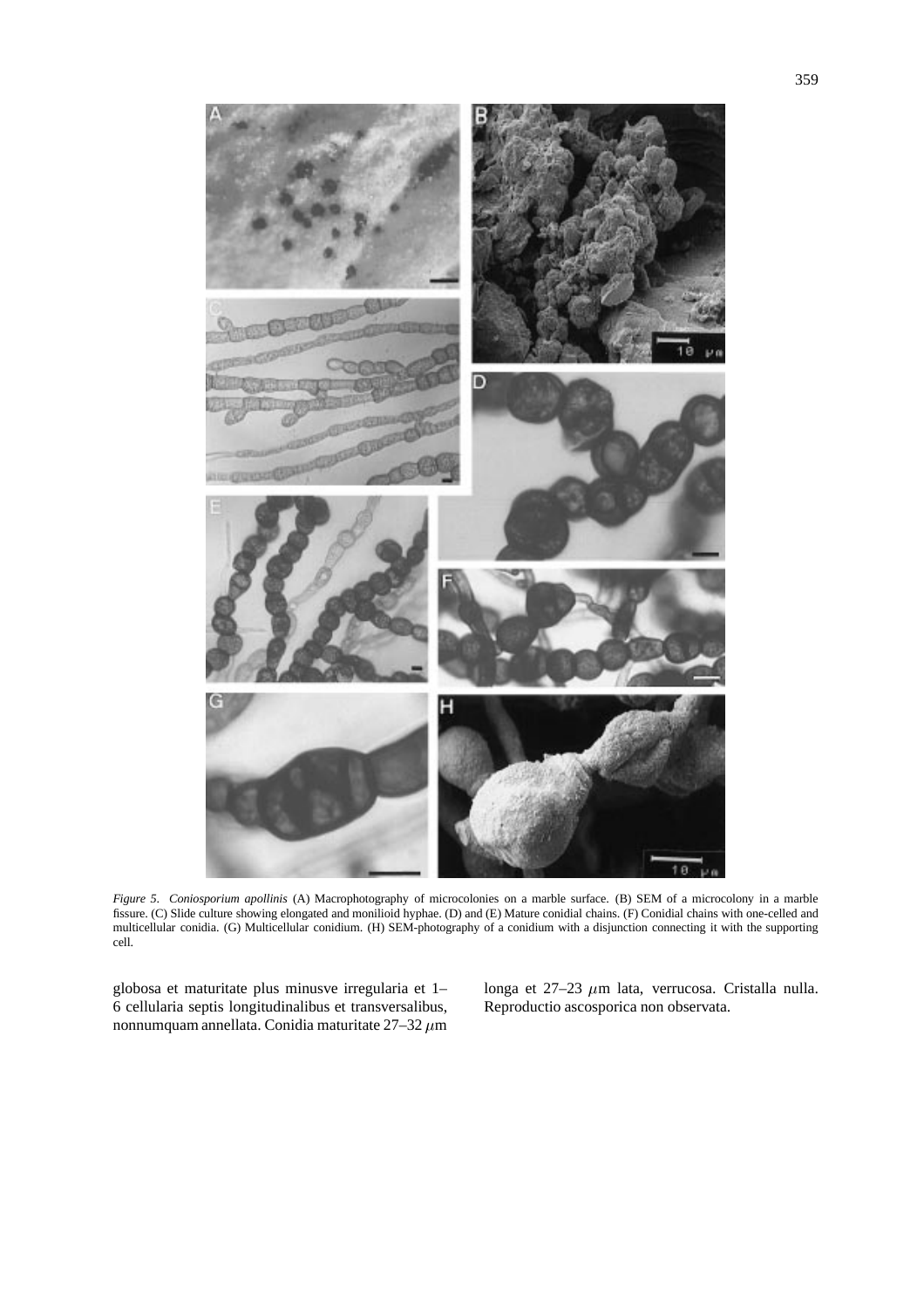Holotypus: Delos11, ex marble, Delos, Graecia, in Geomikrobiologie ICBM, Oldenburg, praeservatur; cultura viva DE11 (= CBS 352.97).

#### *Description on rock surface*

Thallus moriform (Figure 5A), meristematic, 20– 100  $\mu$ m diam, frequently located in pits reflecting the size and shape of the colony (Figure 5B). Single cells  $3-5 \mu m$  wide. Meristematic satellite colonies present. Penetrating hyphae not observed.

#### *Description in culture*

Colonies on 2% MEA and CzA at 18.5 C effuse, blackish-green, attaining 17 mm diam in 4 weeks. Colonies on PDA small, punctiform, attaining 2 mm diam in 4 weeks, first black and glistening, becoming lanose and dark green after 4 to 8 weeks. Colony colour stable on 2% MEA, the older colonies with lanose surface appearing lighter in colour than the young ones. On 2% MEA the mycelium is flat and mostly immersed. Colony margin sharp, with submerged fimbriae composed of threads of moniliform hyphae. The surface of young colonies is smooth and glistening although not slimy, in colonies older than 8 weeks the surface can become more lanose, wrinkled and arches over the agar surface with the highest point at the middle of the colony. Aerial mycelium not developed.

The mycelium consists of two types: (A) regular hyphae consisting of pale olivaceous-green, elongate cells, thick- and smooth-walled,  $6-8$   $\mu$ m diam and 10–  $17 \mu m$  long, sometimes with anastomoses; (B) moniliform hyphae (Figure 5C) tapering to their ends, consisting of obovoidal cells with maximum width (about 6  $\mu$ m) at the distal end and up to 23  $\mu$ m in length.

Conidia (Figure 5D-H) terminal, in long chains, on undifferentiated hyphae, initially one-celled and spherical, 10–23  $\mu$ m diam, to subspherical, up to 15  $\times$  23  $\mu$ m, later becoming more irregular and developing 1–5 transverse and 1–3 longitudinal septa and becoming muriform, up to  $27 \times 32 \mu$ m. Older conidial chains break up and release conidia either separately or in short chains of 3–5. In some cases disjunctor-like structures between conidium and supporting cell were observed with SEM (Figure 5H). Conidia occur both on regular and moniliform hyphae. Mature conidia are dry, dark greenish-black, thick-walled and smoothwalled in light microscopy but with some roughness in SEM (Figure 5H), with clearly visible oil droplets in each cell. Enteroblastic budding of conidia is rarely observed, taking place by irregular disruption of the

outer wall and release of a spherical daughter cell from inside. Sclerotia not observed.

# *Cardinal temperatures*

Optimum 20 C, maximum 35 C, no growth at 37 C.

#### **Discussion**

Morphologically the strains CBS 885.95, CBS 352.97 and CBS 665.80 are attributed to the so-called black yeasts on the basis of their melanized hyphae and the presence of budding cells. They differ from most black yeasts described to date by a predominance of meristematic growth on the natural rock substratum. This condition occurs particularly in epiphytic and epi- and endolithic fungi. The meristematic fungi are known to be unrelated, which was confirmed in the present study by a large phylogenetic distance between *Coniosporium* spp. and *Phaeosclera dematioides* (Figure 3). For meristematic fungi, four main lines of relationship within the Ascomycota have been suggested so far:

- (1) Family Herpotrichiellaceae (order Chaetothyriales), through *Sarcinomyces petricola* Wollenzien & de Hoog. On the basis of SSU RFLP this species was supposed to be phylogenetically close to *S. phaeomuriformis* Matsumoto et al. (Wollenzien et al., 1996; Uijthof, 1996). The SSU sequencing data presented here suggest that the type species *Sarcinomyces crustaceus* is not in a close phylogenetic relation to these strains (Figure 3).
- (2) Family Dothideaceae (order Dothideales). *Trimmatostroma abietis* Butin & Pehl (Butin et al., 1996) shows a growth phase-dependent conversion from extension growth to meristematic growth (Yoshida et al., 1996; Figueras et al., 1996). SSU RFLP data (G.S. de Hoog, unpublished data) indicate a relationship with *Aureobasidium* Viala & Boyer. *Phaeosclera dematioides* has intercalary, sclerotia-like conidia without budding (Sigler et al., 1981). In 18S phylogeny it was found to cluster in the Dothideales together with, e.g., *Aureobasidium pullulans*(de Bary) Arnaud and *Hortaea werneckii* (Horta) Nishimura & Miyaji (Figure 3).
- (3) Family Capnodiaceae (order Capnodiales),through *Capnobotryella renispora* Sugiyama, which occasionally occurs on roof tiles (Titze & de Hoog, 1992). As yet no molecular data are available on this group.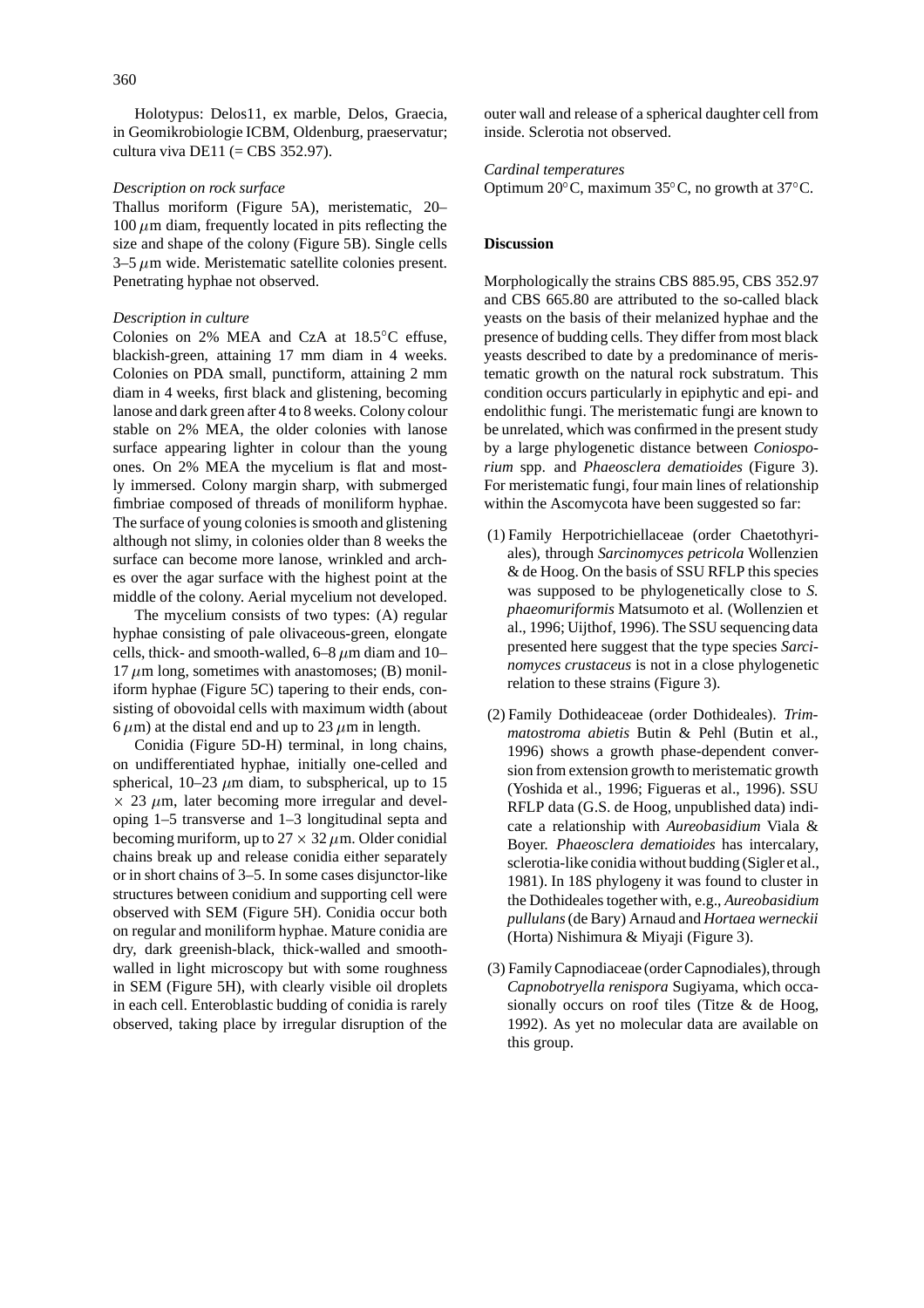(4) Family Pleosporaceae (order Pleosporales),through *Botryomyces caespitosus* de Hoog & Rubio, which was recently proven to be closely related to *Alternaria* (de Hoog et al., unpublished data); strains morphologically similar to this genus are frequently found on stone (Wollenzien et al.,1995). In the present study *Monodictys castaneae* was found to be a member of the same order (Figure 3). On the natural substratum *Monodictys* species are characterized by blackish-brown, muriform conidia which are lifted slightly above the surface by intercalary extension of a short conidiophore (Rao & de Hoog, 1986), but in culture some species with larger, moriform conidia morphologically resemble *Phaeosclera.*

From the phylogenetic divergence it can be concluded that the ability to grow meristematically has been developed several times in the course of evolution as an adaptation to environmental conditions of stress. On bare rock surface the ecotype consists of moriform, very slow growing thalli (Sterflinger & Krumbein, 1995).

Occasionally ecotypes of what is taken to be a single species show small but significant molecular differences. For example, the meristematic taxon *Sarcinomyces phaeomuriformis* was supposed to be a mutant of the black yeast *Exophiala dermatitidis* (Kano) de Hoog. The ITS sequences of the two entities differ in 31 positions; strains morphologically identical to *E. dermatitidis* may have either one of these types (Uijthof, 1996). The meristematic yeast *Fissuricella filamenta* Pore et al. has been supposed to belong to *Trichosporon asteroides* (Rischin) Ota, although morphologically and culturally the two entities are extremely different. nDNA-DNA reassociation values were around 85% and partial SSU rRNA sequences revealed one base difference only (Guého et al., 1992). An explanation of this striking discrepancy between groups of taxonomic parameters can as yet not be given, but it is tempting to suppose a segregation of ecotypes followed by speciation. It is worth mentioning that such events are more likely to be revealed in fungi than in bacteria, where the rate of morphological differentiation is limited and thus no conflicting datasets are observed.

Molecular phylogeny of these organisms should enable a natural classification of these fungi according to purported teleomorph family relationships. To this aim we need information on the position of the type species of meristematic genera. Wollenzien et al. (1996) classified their stone species *S. petricola* in *Sarcinomyces*, despite the fact that the phylogenetLindner, could not be established by SSU RFLP due to the occurrence of introns. In the present study *S. crustaceus* was proven to be unrelated (Figure 3). CBS 885.95 and CBS 352.97 probably are phylogenetically close to *S. petricola* as judged from SSU RFLP data (G.S. de Hoog, unpublished data). Morphologically they cannot be classified in *Sarcinomyces* because (a) their multicellular conidia develop singly or in proximal succession on hyphae, whereas free cell packets of *Sarcinomyces* continually enlarge and break up into packets that again start swelling, (b) the resulting multicellular conidia do not disarticulate into separate cells, and (c) their lack of endoconidiation; species *Sarcinomyces* typically release daughter cells by deterioration of the mother cell with remnants of the mother cell wall being attached to the daughter cells. Conidia of CBS 885.95 and CBS 352.97 produce only single budding cells through pores (CBS 885.95) or only local disruption of the conidial wall (CBS 352.97).

*Coniosporium* species develop catenate, muriform conidia from a central meristem (Ellis, 1971). Most *Coniosporium* species described to date were found on rotten wood. Link's (1809) original specimen of *C. olivaceum* Link:Fr. was isolated from *Pinus maritima* in the Mediterranean area. Thus far no cultured material is available of any *Conisporium* species to allow verification of the identity of species from wood and our stone-inhabiting ecotypes. Although morphological comparison with *Coniosporium* species (Ellis, 1971, 1976) isolated from different substrata allows an assignment of CBS 885.95 and CBS 352.97 to the genus *Coniosporium*, an identification as one of the currently described species is not possible. However, the close relation of the both strains to the genus *Coniosporium* is confirmed by the phylogenetic analysis presented here.

*Coniosporium perforans* is morphologically reminiscent of the genus *Monodictys*, both having non-catenate, dictyosporous conidia. However, the sequencing data clearly show that *Monodictys* and *Coniosporium* are unrelated. *Coniosporium apollinis* resembles the bulbil-like structures typical for the genus *Phaeosclera*, but also in this case phylogenetic analysis clearly distinguishes both taxa.

The 18S phylogeny of the two stone-inhabiting species and a third *Coniosporium*-like strain suggests that the clade is a sister group to the Herpotrichiellaceae (Figure 3). *Phaeococcomyces catenatus* also belongs to this group, though at a larger distance.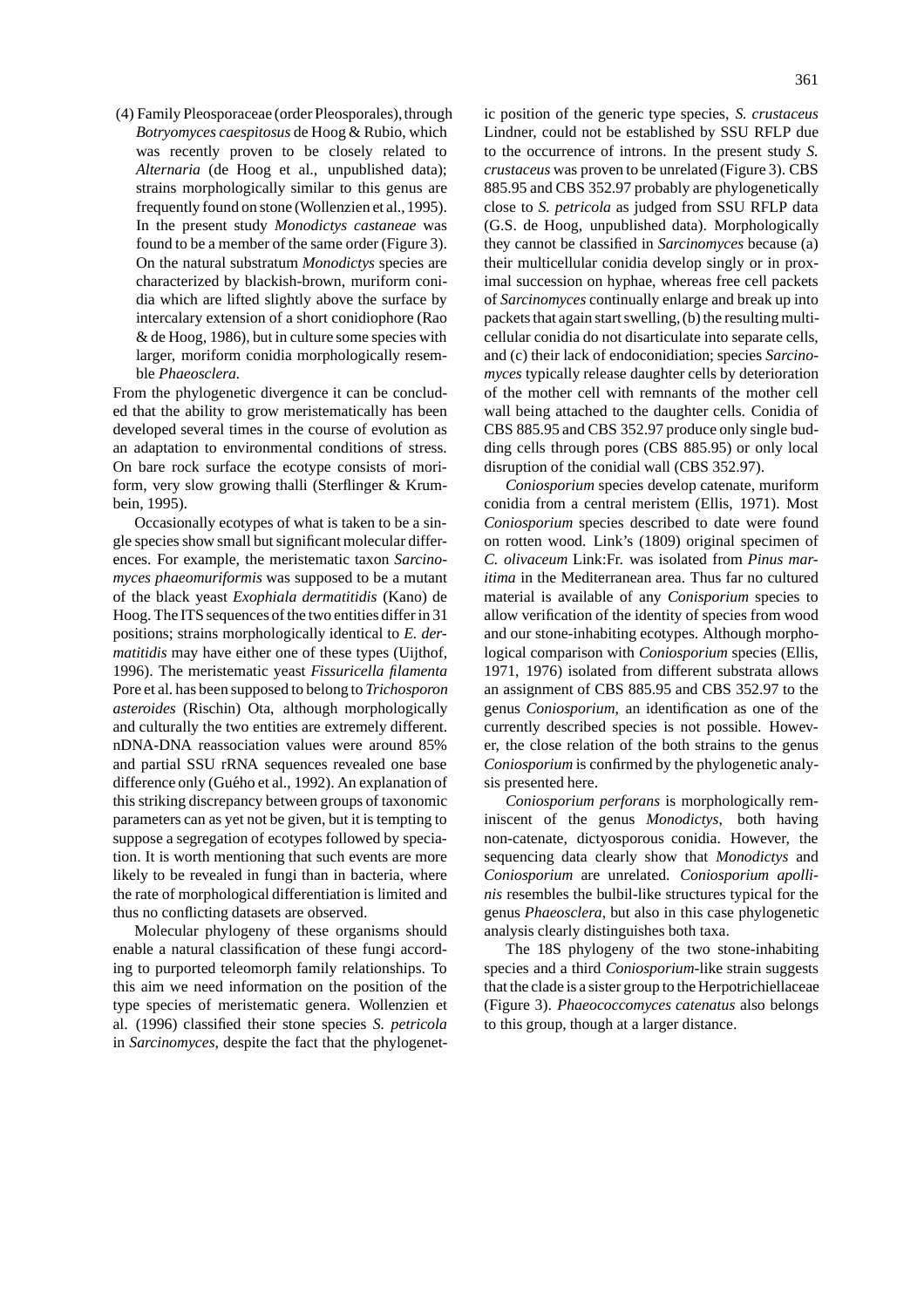The 18S rDNA sequences of *Coniosporium apollonis* and *C. perforans* were found to differ in 8 positions, which corresponds to a 18S rDNA similarity higher than 99%. Based on species concepts developed in bacteriology, more than 99% similarity of the SSU rDNA corresponds to a nDNA-DNA homology of at least 50% (Fox et al., 1992). A species is defined, albeit quite arbitrarily, as more than 70% DNA-DNA similarity. Thus 18S sequencing data alone are not sufficient to split or lump strains into species. They can be distinguished from each other by stable morphological features and this favours classification into two different species *C. perforans* and *C. apollinis*. This is supported by differences in the restriction fragment polymorphism of ITS shown in Table 2. *C. perforans* might be closely related to *S. petricola* since it has identical ITS restriction patterns with MspI and RsaI.

#### **Acknowledgements**

We thank the Ephoria of the Cyclades for allowing the sampling and field experiments on Delos. B. Nelissen and J. M. Neefs are acknowledged for their help with the alignments and A. A. Gorbushina and U. Wollenzien for valuable discussions on rock-dwelling fungi. J. van den Hooff is thanked for technical assistance with RFLP data. Part of this work was supported by a grant of the Deutsche Forschungsgemeinschaft Kr 333/25-1and of the Belgian FWO.

#### **References**

- Berbee, M.L. & J.W. Taylor, (1992). Detecting morphological convergence in true fungi, using 18S rRNA gene sequencing data. Bio Systems 28: 117–125.
- Butin, H., L. Pehl, G.S. de Hoog & U. Wollenzien, (1995). *Trimmatostroma abietis* sp.nov. (Hyphomycetes) and related species. Antonie van Leeuwenhoek 69: 203–209.
- Cock, A.W.A.M. de, (1994). Population biology of *Hortaea werneckii* based on restriction patterns of mitochondrial DNA. Antonie van Leeuwenhoek 65: 21–28.
- Ellis, M.B., (1971). Dematiaceous Hyphomycetes. Commonwealth Mycological Institute, Kew, U.K., 608 pp.
- Ellis, M.B., (1976). More Dematiaceous Hyphomycetes. Commonwealth Mycological Institute, Kew, 507 pp.
- Eppard, M.W., Krumbein, C. Koch, E. Rhiel, J.T. Staley & E. Stackebrand, (1996). Morphological, physiological and molecular characterisation of actinomycete isolates from dry soil, rocks and monument surfaces. Arch Microbiol 166: 12–22.
- Felsenstein, J., (1985). Confidence limits on phylogenies: an approach using the bootstrap. Evolution 39: 783–791.
- Figueras, M.J., G.S. de Hoog, K. Takeo & J. Guarro, (1996). Stationary phase development of *Trimmatostroma abietis*. Antonie van Leeuwenhoek 69: 217–222.
- Fox, G.E., D.J. Wisotzkey & P. Jurtshuk Jr., (1992). How close is close: 16S rRNA sequence identity may not be sufficient to guarantee species identity. Int J Syst Bacteriol 42: 166–170.
- Gorbushina, A.A., W.E. Krumbein, C.H. Hamman, L. Panina, S. Soukharjevski & U. Wollenzien, (1993). Role of black fungi in colour change and biodeterioration of antique marbles. Geomicrobiol J 11: 205–22.
- Gueho, E., M.Th. Smith, G.S. de Hoog, G. Billon-Grand, R. Christen ´ & W.H. Batenburg-van der Vegte, (1992). Contributions to a revision of the genus *Trichosporon*. Antonie van Leeuwenhoek 61: 289–316.
- Haase, G., L. Sonntag, Y. van de Peer, J.M.J. Uijthof, A. Podbielski & B. Melzer-Krick, (1995). Phylogenetic analysis of ten black yeast species using nuclear small subunit rRNA gene sequences. Antonie van Leeuwenhoek 68: 9–33.
- Henssen, A., (1987). *Lichenothelia*, a genus of microfungi on rocks. In: Progress and Problems in Lichenology in the Eighties. Bibl Lichenol 25: 257–293.
- Hoog, G.S., de & C. Rubio, (1982). A new dematiaceous fungus from human skin. Sabouraudia 20: 15–20.
- Hoog, G.S., de & M.R. McGinnis, (1987). Ascomycetous black yeasts. Stud Mycol 30: 187–199.
- Jukes, T.H. & C.R. Cantor, (1969). Evolution of protein molecules. In: Munro HN (Ed) Mammalian protein metabolism. Academic Press, New York pp. 21–132.
- Krumbein, W.E. & K. Jens, (1981). Biogenic rock varnishes of the Negev Desert (Israel) - an ecological study of iron and manganese transformation by cyanobacteria and fungi. Oecologia 50: 25–38.
- Link, H.F., (1809). Observationes in ordines plantarum naturales. Mag Ges Naturf Freunde Berlin 3: 3–42.
- Minter, D.W., (1987). The significance of conidiogenesis in pleomorphy. In: Sugiyama J (Ed), Pleomorphic Fungi: The diversity and its taxonomic implications. (pp 8–11) Elsevier.
- Peer, Y. Van de & R. De Wachter, (1994). TREECON for Windows: a software package for the construction and drawing of evolutionary trees for the Microsoft Windows environment. Comput Appl Biosci 10: 569–570.
- Peer, Y. Van de, S. Nicolai, P. De Rijk & R. De Wachter, (1996). Database on the structure of small ribosomal subunit RNA. Nucleic Acids Res 24: 86–91.
- Rao, V. & G.S de Hoog, (1986). New or critical hyphomycetes from India. Stud Mycol 28: 1–84.
- Rijk, P. De & R. De Wachter, (1993). DCSE, an interactive tool for sequence alignment and secondary structure research. Comput Appl Biosci 9: 735–740.
- Saitou, N. & M. Nei, (1987). The neighbor-joining method: a new method for reconstructing phylogenetic trees. Mol Biol Evol 4: 406–425.
- Sigler, L., A. Tsuneda & J.W. Carmichael, (1981). *Phaeotheca* and *Phaeosclera*, two new genera of dematiaceous hyphomycetes and a redescription of *Sarcinomyces* Lindner. Mycotaxon 12: 449–467.
- Spatafora, J.W., T.G. Mitchell & R. Vilgalys, (1995). Analysis of genes coding for small-subunit rRNA sequences in studying phylogenetics of dematiaceous fungal pathogens. J Clin Microbiol 33: 1322–1326.
- Stackebrandt, E., W. Liesack, N. Ward & B.M. Goebel, (1993). Genetic diversity of unculturable strains present in natural communities. In: Guerrero R & Pedrós-Alió C (Eds.), Trends in Microbial Ecology, Spanish Society for Microbiology pp. 567– 572.